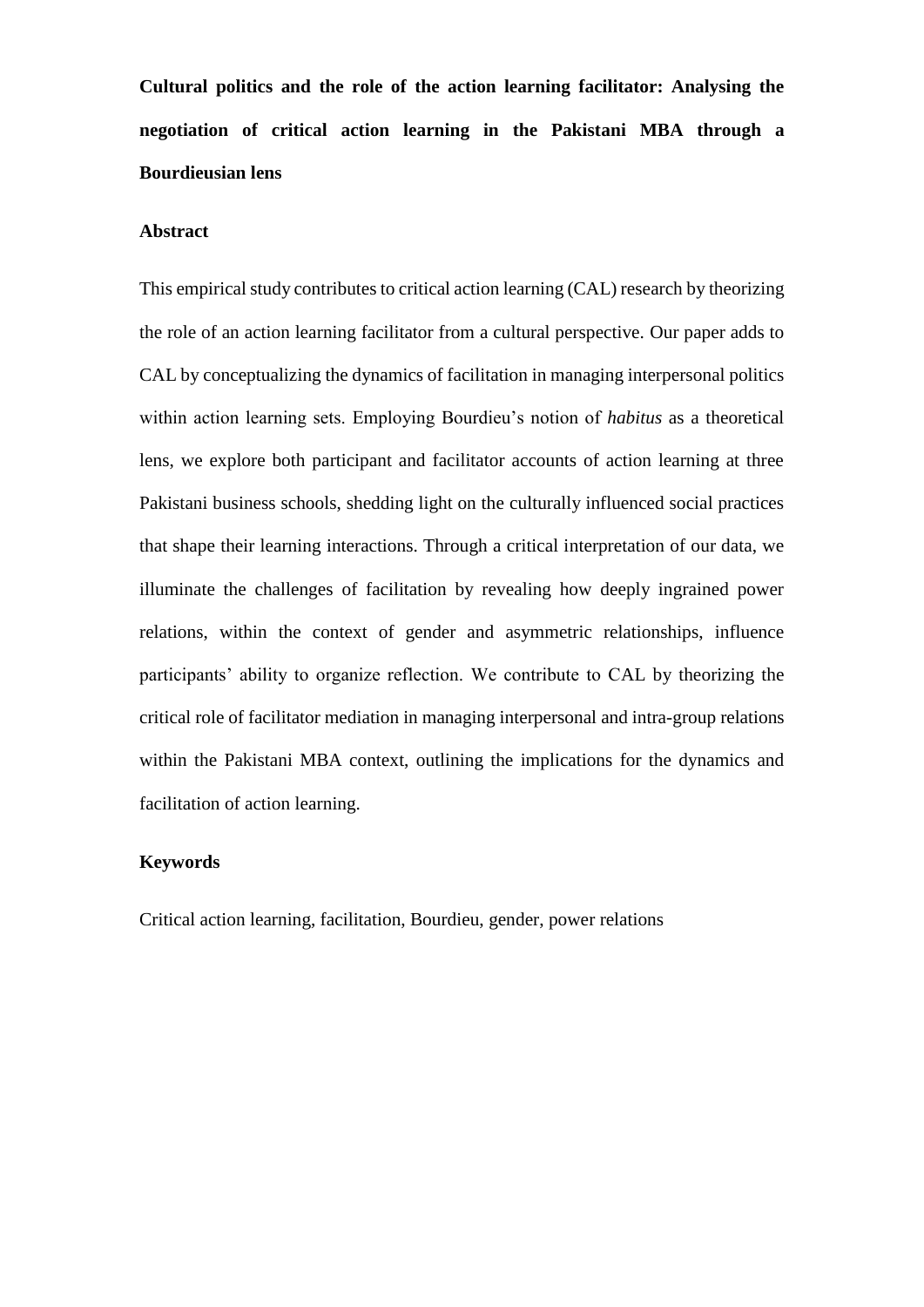#### **Introduction**

The notion that action learning participants should take responsibility for their own learning, with facilitators adopting a 'passive role', has long been at the heart of classical action learning (Revans, 1983). Yet as Trehan (2011) has observed, as new forms of critical action learning (CAL) have developed – embracing a more reflective approach and acknowledging its political and psychological impact – questions have been raised regarding the need for a facilitation approach which is more engaged and pro-active.

Through an empirical study exploring both student and facilitator reflections on action learning at three Pakistani business schools, we add to debates of CAL by challenging the passivity of Revans' (1983) method. We suggest that his approach affords insufficient recognition of the culture, gender and power relations which complicate both facilitative and participatory processes in action learning. By contrast, we show how a CAL approach offers greater potential in enabling facilitators to manage intragroup politics because it both recognises and illuminates power relations in action learning sets. Our paper contributes to CAL literatures through highlighting the potential complexities of facilitation, and identifying the importance of negotiating learning set responsibilities among and between facilitator, and participants.

In so doing, we add to the growing body of debate regarding the role of facilitators, and of facilitation, within CAL literature (Vince, 2012; Author 3, 20xx; Rigg and Trehan, 2004). Through our empirical study, we conceptualize the positionality of a facilitator (the lead author) within an action learning programme designed to facilitate MBA students in Pakistan, in a situation where a newly introduced dissertation module precipitated a more considered approach to learning. We reflect upon the lead author's experience of managing intra-group politics on an action learning programme over a four month period with four sets of MBA students, at three Pakistani business schools.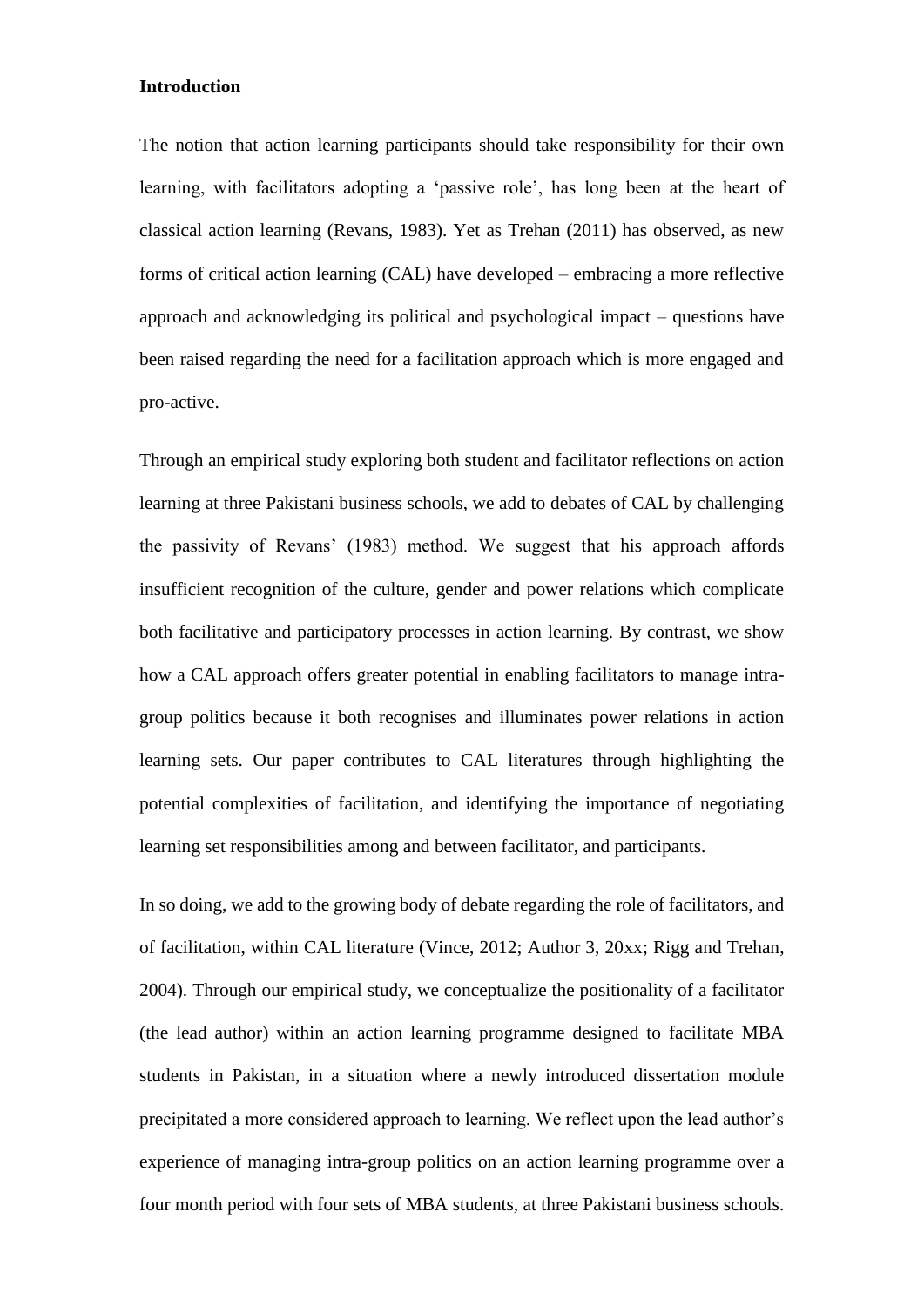As part of their new dissertation module, students engaged in critical reflection about their interpersonal relations, learning practices and the content, approach and analytical nature of their MBA dissertations. Building on ideas of CAL concerned with the understanding of power dynamics (e.g. Vince, 2012a; Author 3, 20xx), we offer insights to inform the practice of action learning (AL) facilitation, outlining the role of asymmetrical relations with reference to gender, family and teachers that predispose action learners to engage in particular behavioural practices.

Our paper uses part of Bourdieu's theory of practice to inform our analysis, drawing particularly on his notion of 'habitus' (or the way in which people embody, interpret and respond to their social world), to provide a nuanced understanding of participants' power relations and their political agency in action learning sets. Bourdieu's theory suggests that individuals are constrained, and predisposed to act in certain ways, through the underlying schemes of culture that relationally position them with one another (Bourdieu, 1998). The participants' accounts of practice within action learning sets are, in fact, reflections of their interpersonal interactions, illustrated through the interplay of embodied gender and asymmetric relationships, providing insight into what are often taken-for-granted relations of power. The notion of embodiment, or the ability to internalize the social, is critical in unpacking the ideological system regulating these practices and specifically those that enable the acceptance of hegemonic relations in everyday lives (Jenkins, 1992). Bourdieu's work (e.g. 1977, 1984, 1990), on habitus in particular, enables us to theorize the interrelationship of practice and the cultural logic of practice which manifested between Pakistani MBA action learners within each set, making facilitation challenging.

This study takes into account the complexities of working with critical pedagogy at the MBA level (e.g. Sinclair, 2007; Currie and Knights, 2003). It proposes that AL facilitators adopting a critical angle (e.g. Ram and Trehan, 2009) are required pro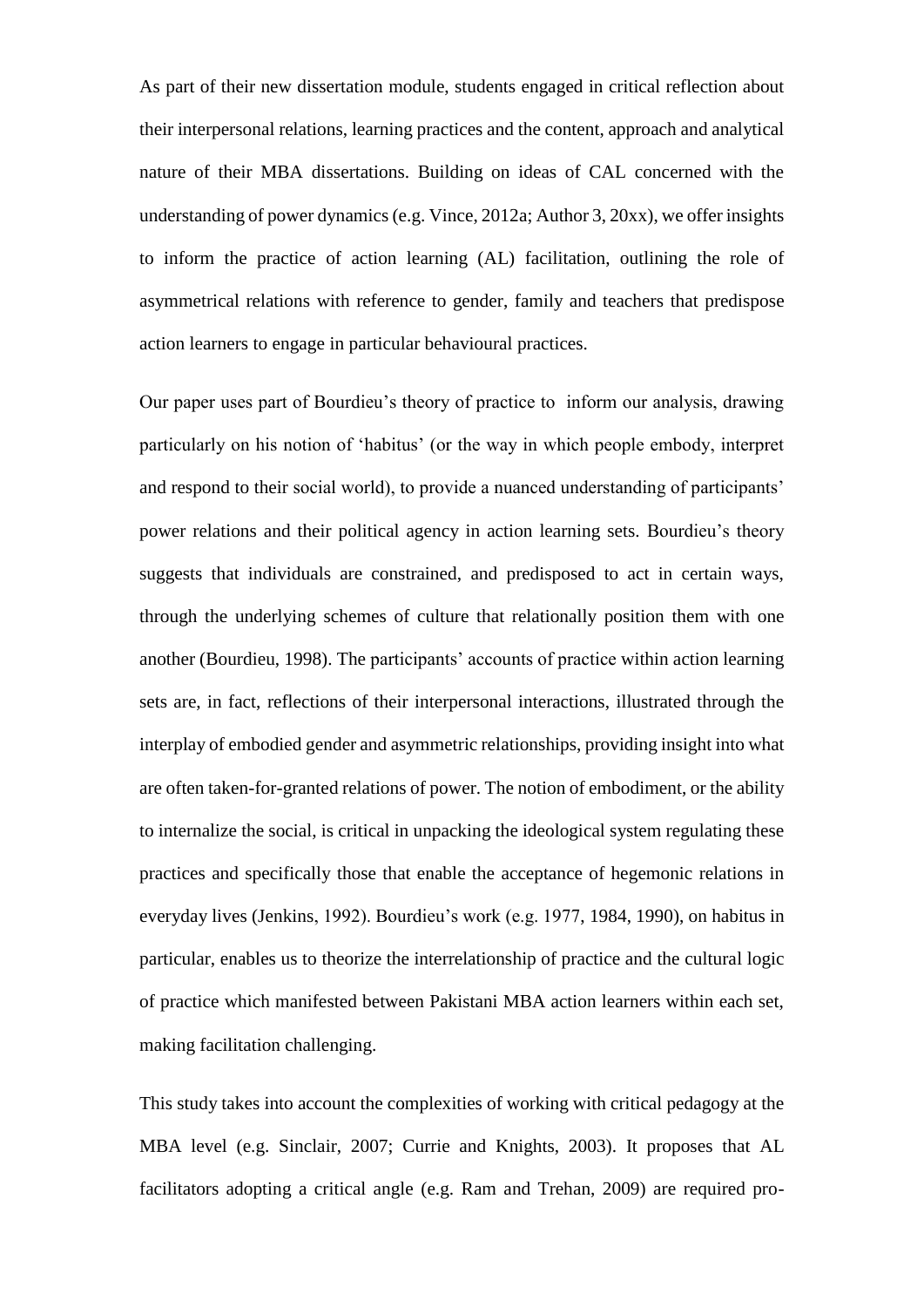actively to manage group dynamics (Vince, 2012) when participants engage in reflective practice, and especially in contexts where action learners are fairly inexperienced in organizing reflection (e.g. Vince, 2002). Our observations have wider application beyond the context of this study, extending and enriching perspectives on CAL theory by conceptualizing power dynamics in relation to the facilitation of interpersonal and group politics within action learning sets, not only within a non-Western cultural context but also more broadly (see Rigg and Trehan, 2004).

The paper first reviews the literature on action learning, CAL and facilitation, before moving on to discuss our understanding of criticality and the Bourdieusian notion of habitus as a lens to conceptualize set dynamics. Second, we outline the programme and research design and introduce our analytical approach. Finally, our discussion presents and integrates the findings emerging from key themes to construct a meta-narrative which recognizes the challenges of the cultural, symbolic, forces which shape the participatory and facilitative process of action learning. We suggest, in turn, that such challenges problematize Revans' approach to facilitation (see Revans, 1983) requiring a CAL approach.

## **Action learning, CAL and facilitation**

Action learning (AL) is a pragmatic approach to developing people, organisations and society (Zuber-Skerritt and Teare, 2013), mainly through the interplay of reflection and action (Marsick and O'Neil, 1999). The key driver underpinning AL's philosophy, originally coined by Revans, maintains that 'there can be no learning without action and no action without learning' (Revans, 1998: 83). Action learning participants, metaphorically known as 'comrades in adversity' by Revans (1983), work collectively in small groups, called sets (Pedler, 2016), on real-world problems through collective reflection rather than passive acceptance of expert knowledge. Amongst his 'gold standards', as Willis (2004: 11) puts it, Revans limited the role of the expert (or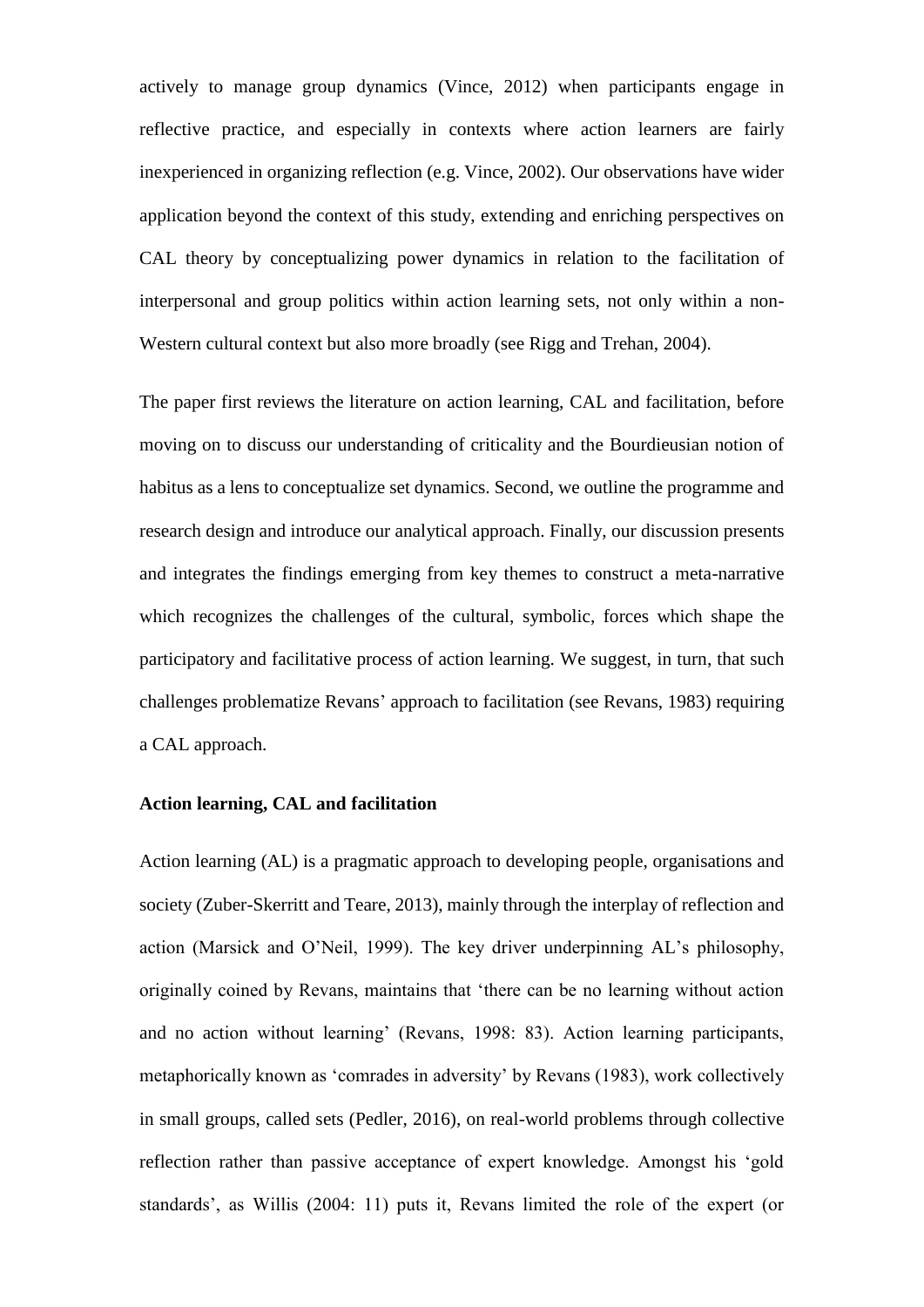facilitator) in the learning process to someone who 'induces curiosity' and kept their 'hands-off-the-set' (Pedler, 2016: 79).

What strikes us as important is the role and agency of the facilitator in managing the power dynamics in the set, which we believe is lacking in the Revanseque version. Revans' approach rests on assumptions that the voices of set members may be heard and treated equally within the active questioning process, and that facilitators do not hold responsibility for managing inequalities within group interactions.

We demonstrate how, for our situation, the adoption of a critical action learning (CAL) approach was crucial because this enabled the facilitator to support the MBA sets in collectively exploring the 'underlying power and control issues, [among themselves by] actively engaging in an examination of political and cultural processes' (Trehan and Pedler, 2009: 405). We highlight the suitability of CAL due to its capacity for shedding light on 'the tensions, contradictions, emotions, and power-dynamics that inevitably exist both within a group and in individuals [learners] lives' (Ram and Trehan, 2009: 306). In particular, we observe how CAL affords a higher visibility to power relations and the political dimensions of learning (Vince, 2004b) enabling sets to challenge the 'taken-for-granted' attitudes and beliefs, making these an object of reflection and a subject for learning (Rigg and Trehan, 2004: 150).

The employment of CAL, given its purpose of questioning taken-for-granted assumptions can be demanding in cultures where high student/teacher power distance or notable gender differences influence action learners in their quest for learning (e.g. Vince, 2004a). Yet at the same time the advantages of a CAL approach outweigh the challenges in contexts where understandings of underlying social practices are important in ensuring that voices within learning sets are heard equally (Dilworth and Boshyk 2010). Power inequities in an Asian context, for example, can create friction amongst individuals requiring AL facilitators to mediate such group tensions. (Dilworth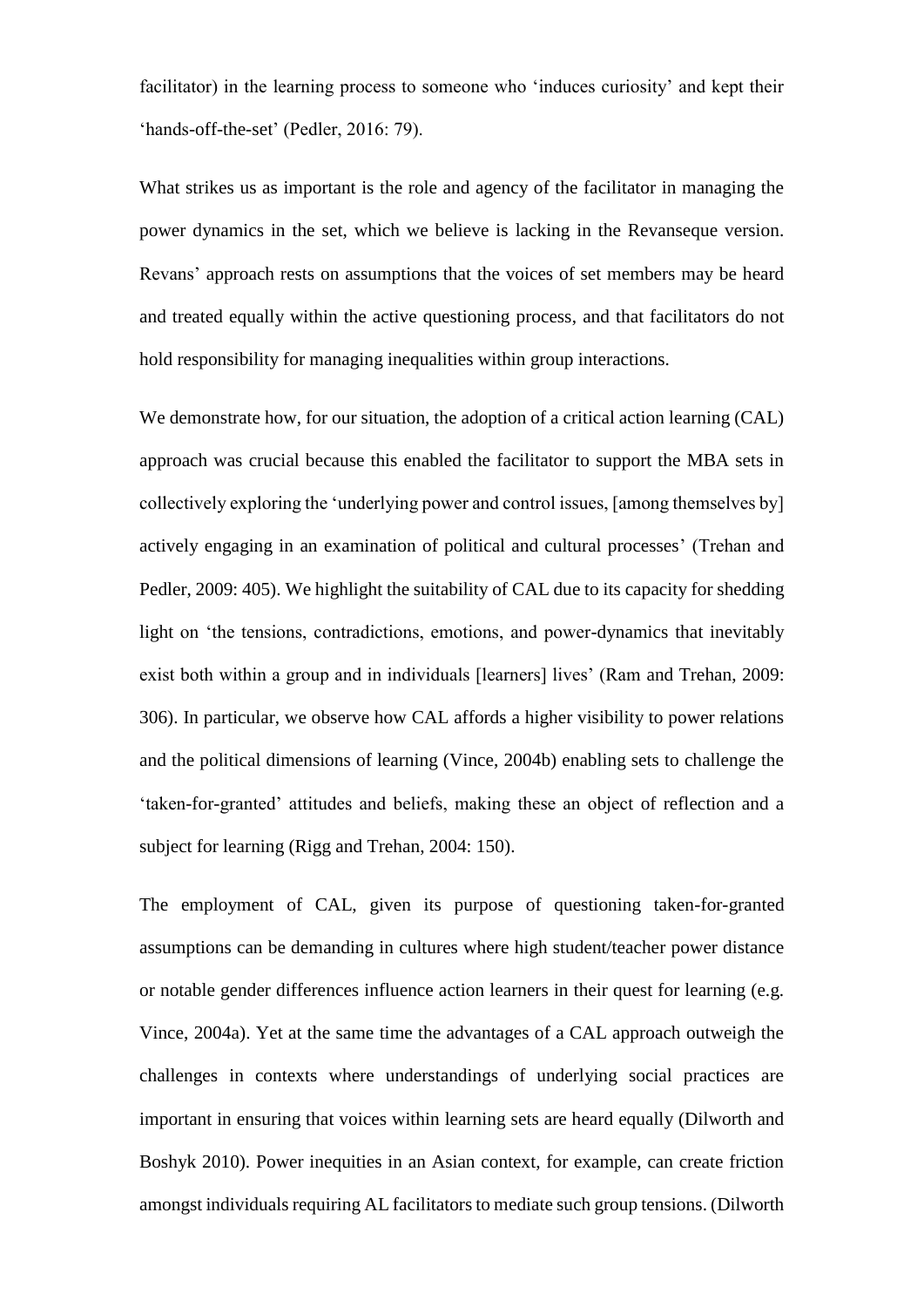and Boshyk, 2010: 205). Further, research by Brook (2012: 6) stresses facilitators, from a cultural perspective, 'must be prepared to address and interpret the collective [psychological and political] impact of the learning', which may go unnoticed in the classical action learning.

CAL foregrounds the significance of power as a key construct in determining learning relationships, illuminating how power-relations can create tensions amongst learners yet may simultaneously provide opportunities for learning (e.g. Rigg and Trehan, 2004). This notion of power relations throws light on issues such as gender, asymmetries and situatedness that could either pose barriers to, or facilitate learning (Vince, 2008; Rigg and Trehan, 2004). At present, however, limited attention is given within the CAL field to facilitation in relation to gender (for exceptions see Author 3, 20xx) and interpersonal relations (for exceptions see Rigg and Trehan, 2004; Ram and Trehan, 2010, Vince, 2012). The contribution of our study to this literature is to provide a more nuanced understanding of the facilitator *role* by developing appreciation towards 'power-relations', such as gender and asymmetries (e.g. Author 3, 20xx; Vince, 2012; Rigg and Trehan, 2004); and facilitator *agency* in managing relational politics in action learning where set members' struggles in group working may be visible and a source of anxiety among learners.

## **On being critical in action learning: Reflective practice and MBA education**

MBA pedagogies have attracted significant criticism. MBAs have been censured as overly directive, insufficiently reflective (Mintzberg, 2004; Connolly, 2003), and stifling of individuality and reflexivity (Currie and Knights, 2003). Revans was especially critical of the MBA format describing it as 'moral bankruptcy assured', due to the correlation of business success as synonymous to standardized, case study based MBA education in classroom settings (Pedler et al. 2005: 49).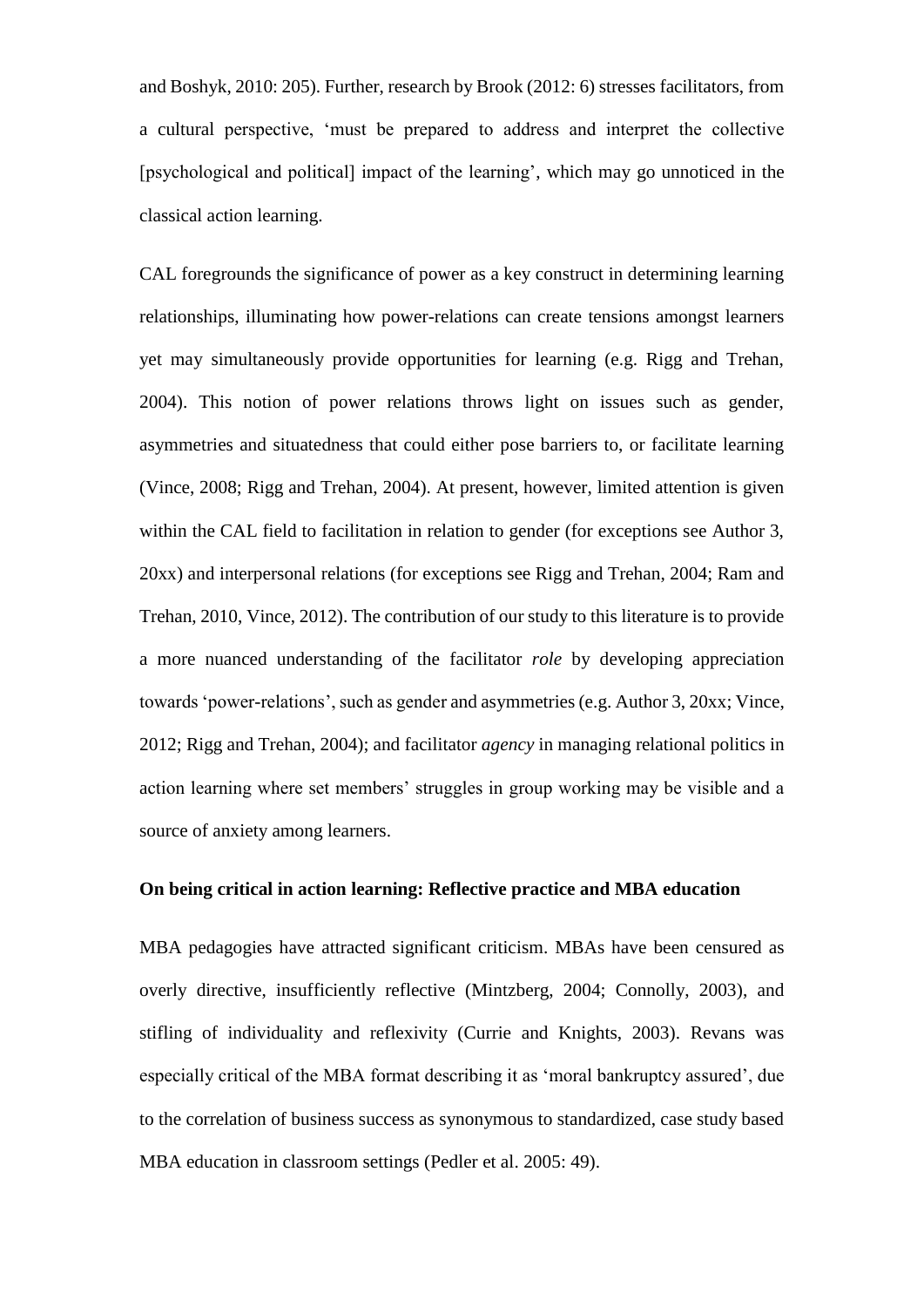Given these critiques, the MBA offers an interesting site for the introduction of learning interventions that encourage critical reflection. This was a particular challenge in Pakistan where teaching is typically class-room based, with little or no opportunity for reflection. However, the notion of an AL approach was attractive to the Deans of the three leading Pakistani Business Schools which took part in this study, as a possible means of encouraging reflection to cope with changing MBA curriculum (NCRC, 2012). National imperatives resulted in Pakistani business schools introducing a dissertation module on MBA programmes, and teacher-led pedagogies were poorly positioned to manage this new demand (NQF, 2015). The notion of facilitated action learning sets offered a means of operationalising this curriculum change. As we show, however, the classical action learning approach was unable to account for the innate group, cultural and situational dynamics, in terms of 'who has the power and influence' to decide the course of action in the learning sets (Lawless, 2008: 119). Specifically, it did not offer sufficient flexibility to accommodate the needs of Pakistani MBA learners, where value systems are embodied (for example, in relation to gendered practices) and are culturally specific to both student and teachers (e.g. Skeggs, 1997).

Where our study builds on CAL scholarship is in its focus on the relational rather than the individual in the reflective process of AL, which can bring to fore the primacy of relationships (Reynolds and Vince, 2004). Revans' philosophy however, offered little direction to manage the organizing of reflection and relational dynamics, bringing into question the facilitator's role and agency. This becomes more significant in the light of research (e.g. Reynolds, 1999a) warning practitioners about the pitfalls of reflection, including the potential isolation of learners who challenge the prevailing cultural order, or the silencing of some voices among set members who lack confidence or are discouraged from speaking (e.g. Reynolds, 1999b). The passivity of the facilitator, as emphasised by Revans, was problematic in the Pakistani MBA culture, particularly when personal values were subject to question and learners were required to construct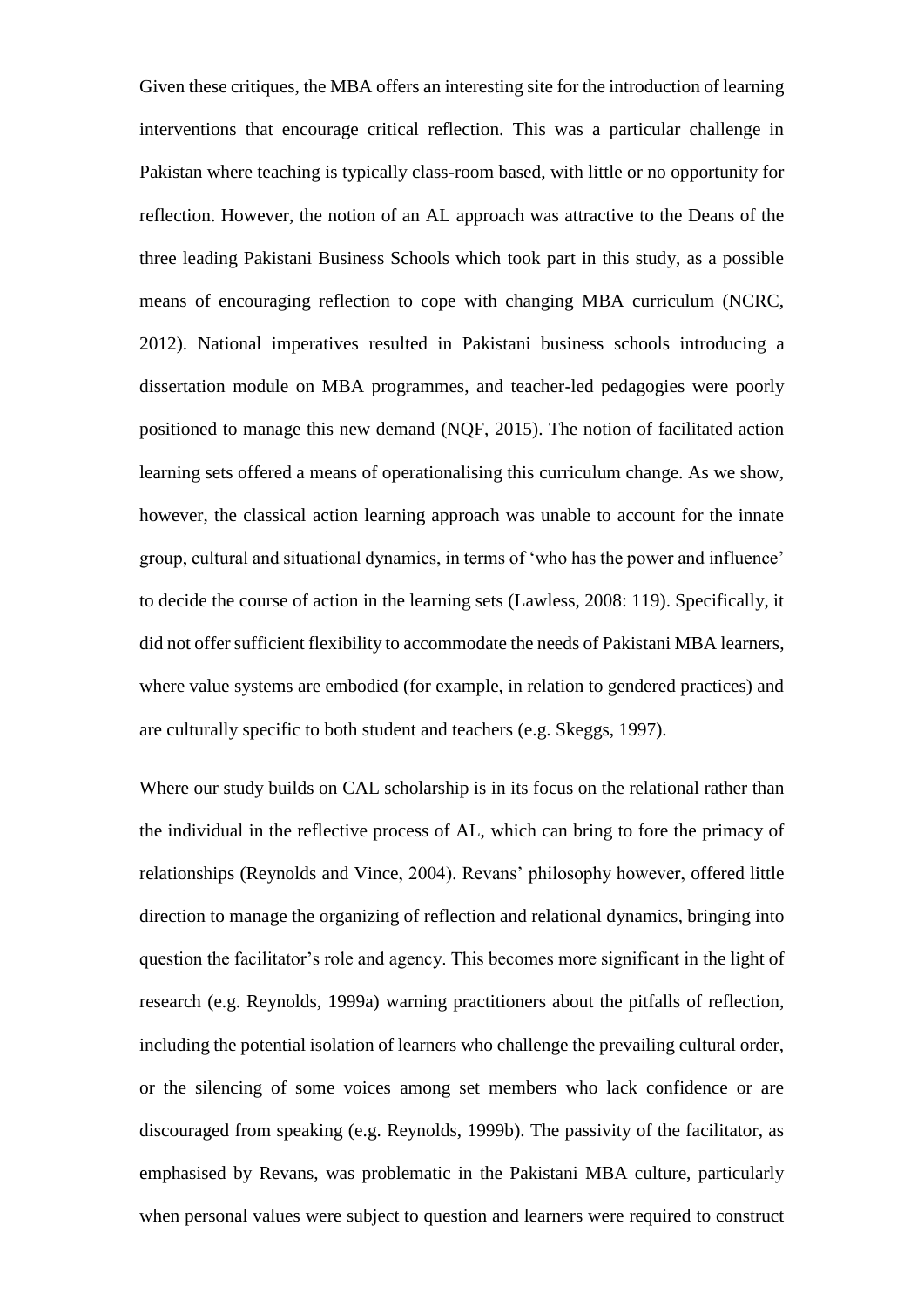arguments that critique the expert and theory in relation to personal experience (e.g. Vince, 2004b). CAL in this sense was useful in understanding the empowering and disempowering effects of reflection (Vince, 2008) within a certain cultural, social and historical context (Lawless, 2008), and contributed towards understanding the complexities of facilitation.

# **Social reproduction in action learning: A Bourdieusian perspective**

Applying a critical angle to study action learning practice in the cultural context of Pakistani MBA invites an extension of concepts that essentially view learning and education as sites for reproducing social inequalities (e.g. Sullivan, 2002). Bourdieu's philosophy of social reproduction is particularly useful in the context of this study as it enables us to construct a deeper understanding of social practices e.g. gender, class, race, identity etc. that regulate interpersonal relations (e.g. Brown, 1997). Bourdieu's ideas challenge the relevancy of 'doing' in everyday lives, without discounting the transformative effects of culture in which the social practice is situated (Jenkins, 1992). He theorizes the gap between the situated and embodied culture, through his theory of practice, to expose dispositions (or tendencies) that 'reproduce and legitimize social structural relations' (LiPuma, 1993: 18). This theorization transcends the dualism of agency and structure to view practice as simultaneously structuring and structured, having power to shape individual and group behaviour (e.g. Bourdieu, 1990; Obembe, 2012).

Bourdieu's theory of practice offers three perspectives to explain the reproduction of social practices. First, through the conceptualization of habitus, described as 'a system of embodied dispositions which generate practice in accordance with the structural principals of the social world' (Nash, 1990: 432). Second, through the symbolization of capital as power that distinguishes and determines an agent's position within a social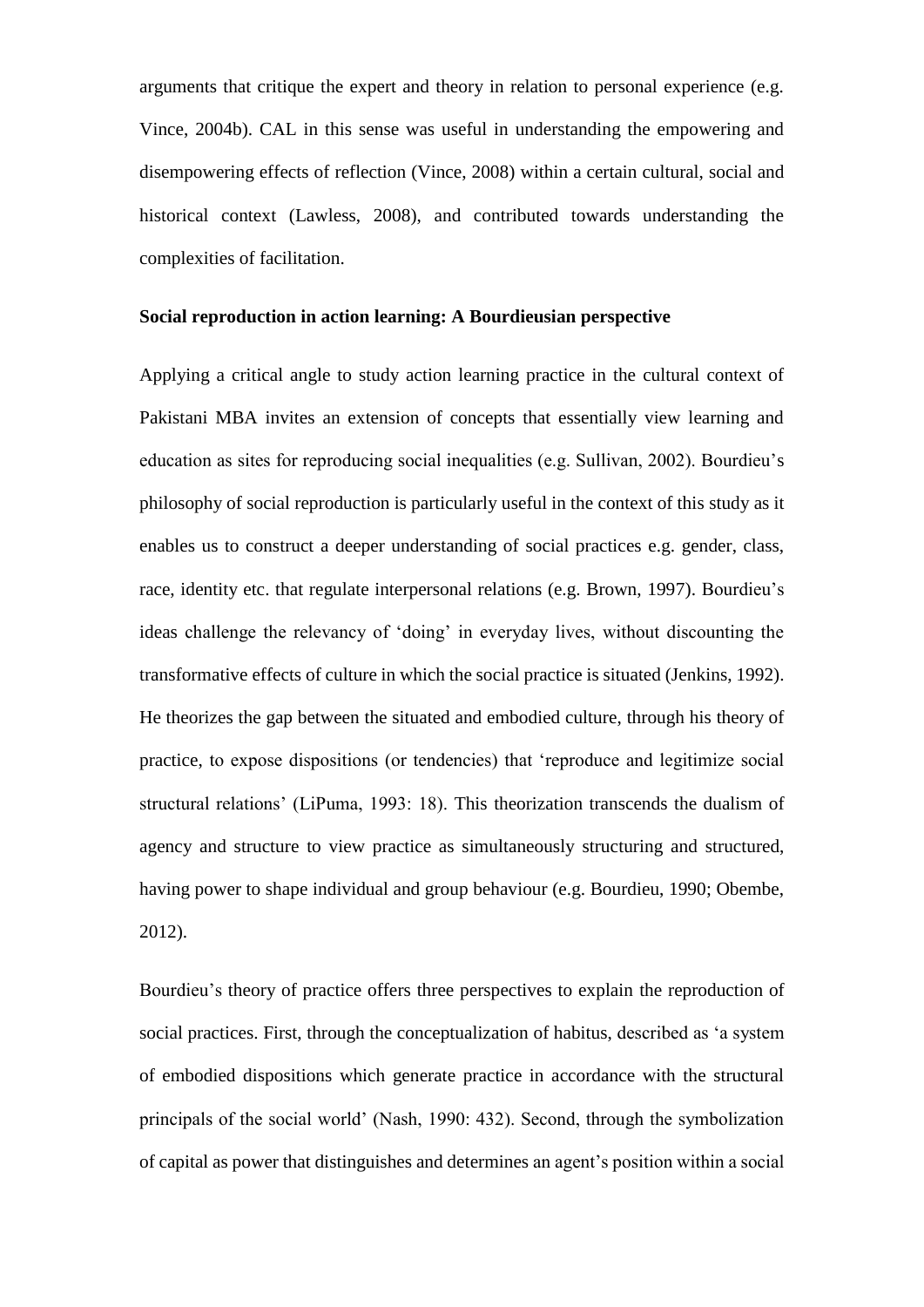space (Moore, 2008). Third, through the relational construction of a network of positions in an 'objectively defined space' called fields (Wacquant, 1989: 50).

In this paper, we employ habitus as our theoretical lens for two reasons: to explore the system of meanings that organize inter-action; and to understand the constitution of 'the person-in-action through a system of dispositions that is both objective and subjective' (Postone et al. 1993: 4). Nash (1990) suggests that the logic of practice emanating from the habitus is firmly grounded within cultural norms, rules and homologous relations that provide meaning and order to an individual's social life. We believe an understanding of participants' habitus can enable agency and redefine facilitator role in engaging with the group, providing a broader understanding of the social context in which learning is situated.

#### *Habitus as a theoretical lens*

Habitus can be explained as a principle for 'organizing action' (Bourdieu, 1977: 214) that 'predisposes [agents] to act out', in certain ways but 'does not determine them to do so' (Swartz, 2002: 63S). Our use of habitus is to theorize learner inter-actions and relations to demonstrate the complexity of facilitating action learning in the Pakistani MBA culture (e.g. Bourdieu, 1977: 107). This is accomplished by conducting an examination of participants' predispositions (e.g. gender identity) to explore how certain actions and relations are internalized during upbringing and exteriorized as culturally influenced social practices in action learning sets (see Lovell, 2000). These practices, as constructs of power relations, reveal the complexities and challenges of the cultural system in breaking with orthodoxy, as in the case of CAL, especially in 'high power-distance cultures' (e.g. Gabriel and Griffiths, 2008: 514).

Research on culture and education indicates that certain learning behaviours, embodied at an earlier stage in life, are reproduced and rewarded by means of arbitraries responsible for intergenerational transmission (Sullivan, 2002; Nash, 1990). The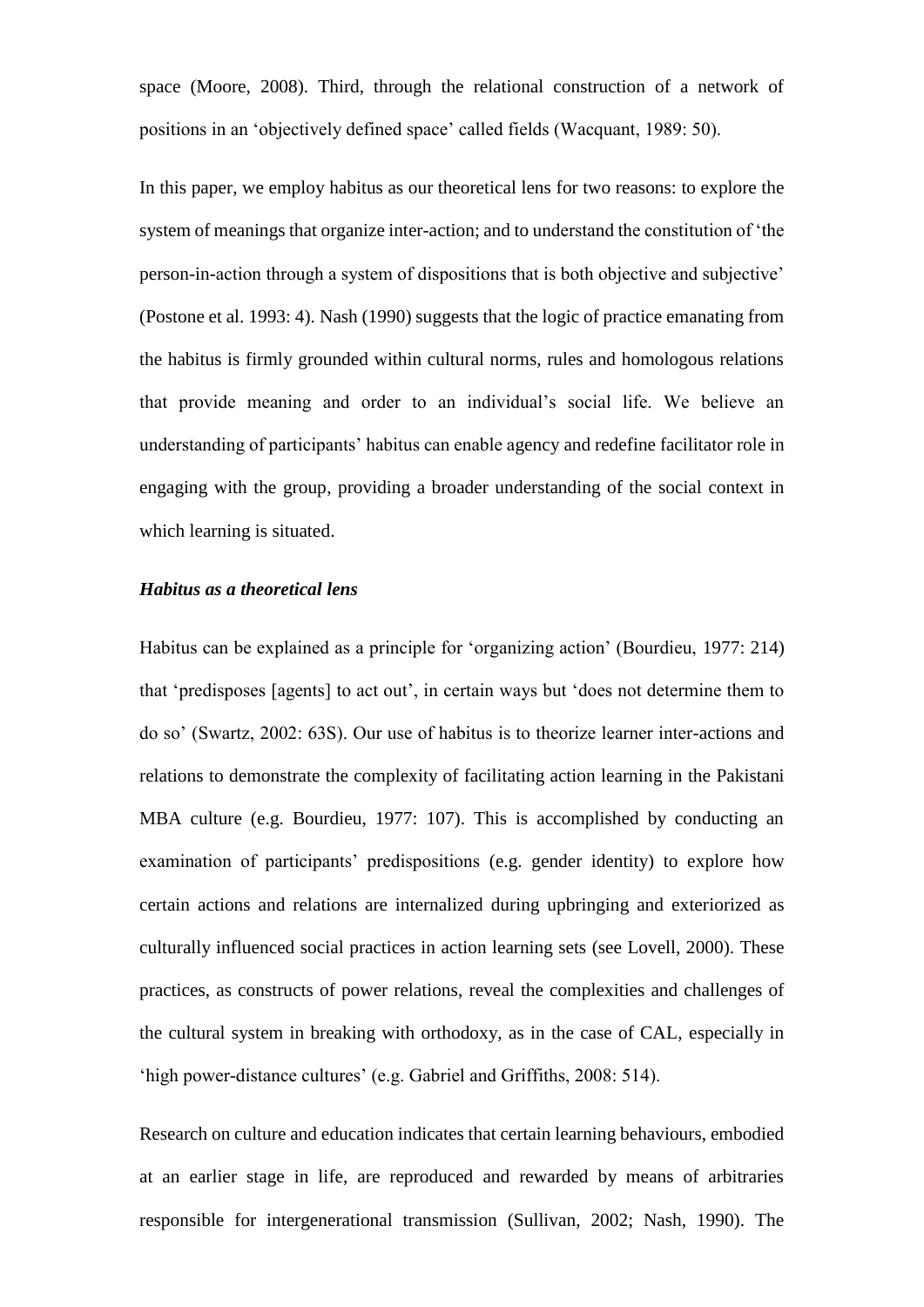arbitraries, bestowed with 'pedagogic authority', make possible the perpetuation of culture, through its agency, within the lives of individuals in a society (Bourdieu & Passeron, 1990: p.54). Hence, stripping the facilitator of her/his agency in the action learning sets can be seen as an act of abandoning authority, potentially triggering group dysfunctionality (e.g. Rigg, 2006).

This aspect of reproduction has relevance for the facilitation of AL and CAL as it demonstrates the dimensions of culture and power in structuring the individual and the group habitus within the learning process (e.g. Obembe, 2012). Knowing the structuration of the habitus can enable facilitation in recognizing the legitimisation and misrecognition of dominant cultural beliefs (Bourdieu and Passeron, 1997: 119), which in the case of power relations are predisposed through 'nominal construction of social categories' (Skeggs, 2005: p.5). Habitus, thus, reveals 'the links between various forms of power, domination and social positioning within different social fields, and how these are negotiated by [agents] and mediated through acts of symbolic control'(e.g. Tomlinson et al. 2013: 83). The susceptibility of the habitus to symbolic relations during upbringing is a major source of misrecognition of power relationships i.e. symbolic violence – a key social mechanism that imposes and legitimizes symbolic control.

This redirects us towards the possibility of actively facilitating action learning sets to encourage reflection on, and identification of the 'processes whereby power relations are perceived not for what they objectively are but in form which renders them legitimate in the eyes of the beholder'(Bourdieu and Passeron, 1977: xiii). The reflective practice of AL, however, can expose the habitus to others, creating a revelationary effect on participants (e.g. Obembe, 2012: 360). We believe that reflection in AL, undertaken with others collectively or in public, has the tendency of making 'authority relationships an integral aspect of the reflective process' (Vince and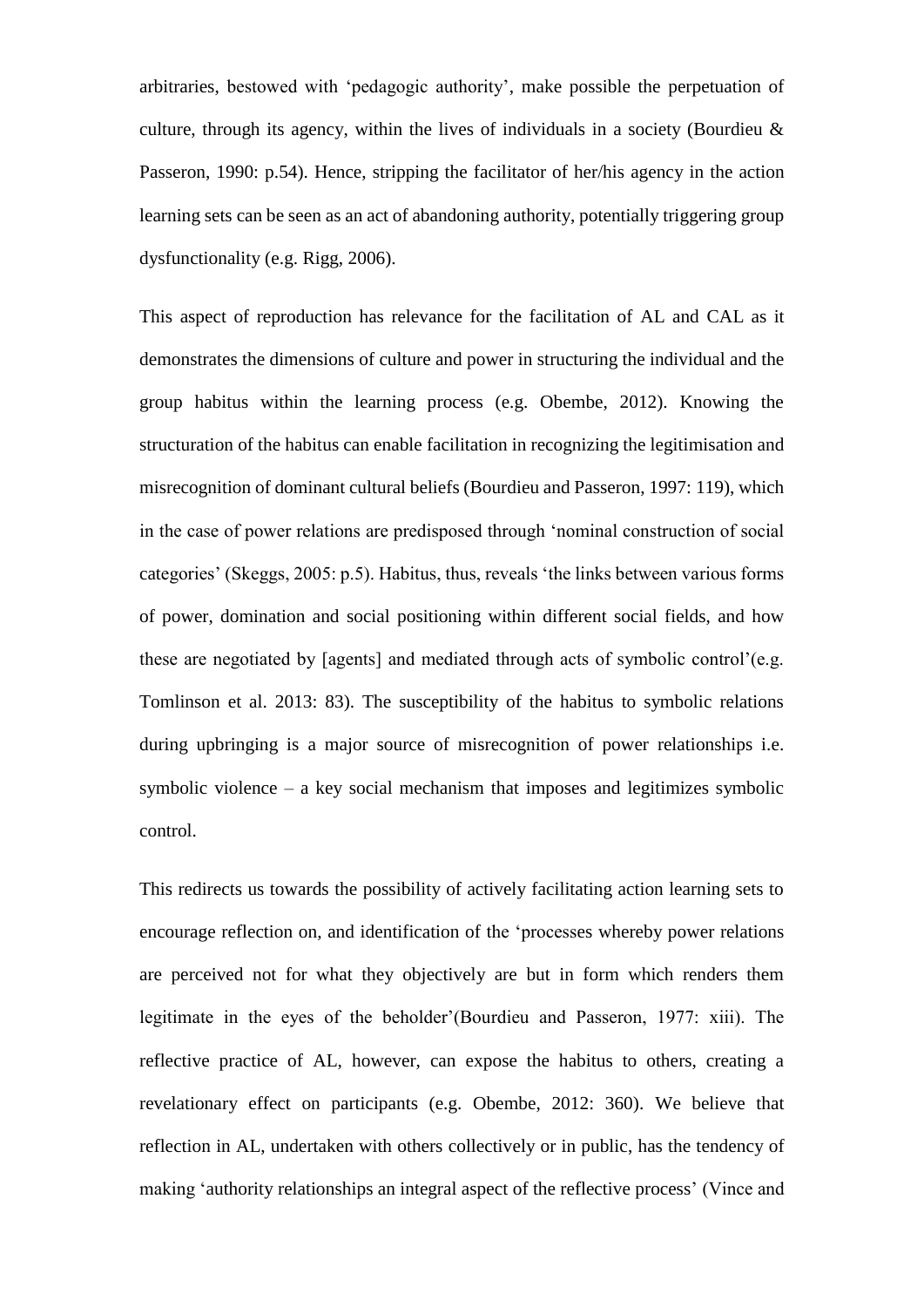Reynolds, 2008: 1), consequently exposing the underlying doxa – i.e. the unquestionable dispositions through which the power relations are mis-recognized as legitimate (Bourdieu, 1977). The doxa, which modulates the habitus, resists any challenges to the culture of orthodoxy prevailing, thus pushing back the limits of critical thought or heterodoxy, i.e. 'the awakening of political consciousness' (Bourdieu, 1977: 170). Heterodoxy, akin to action learning's questioning insight, draws attention to the ways in which dispositions are structured through cultural and social upbringing, norms and taken-for-granted practices of daily life (Fram, 2004: 556). Therefore, the critical thought emerging from heterodoxy has the capacity to break with doxa given that the arbitrariness of orthodoxy is exposed (Wacquant, 2004), possibly subjecting learners to political and psychological vulnerability in action learning (Vince and Martin, 1993).

# **Setting-up the programme: Action learning in the Pakistani MBA**

The purpose of our study was to encourage Pakistani MBA students to think more critically about both their studies, and group relations among and between themselves. Initially, we envisaged a Revanseque style of facilitation as appropriate for this task, allowing students the space to reflect on research experiences as they progressed through their dissertation. We quickly realised, however, that a more engaged approach was required, drawing parallels with Reynolds and Vince's (2004: 11) concept of 'organizing reflection': a structure which 'supports a shift from a view of reflection as a key element of individual learning and the application of learning, towards a view of reflection as an organizing process, one that takes account of social and political processes' and relations among and between set members. Our methods for facilitating the action learning programme thus move towards a CAL approach.

## *Research site and sample*

The MBA students were recruited from three leading Pakistani business schools i.e. East-city (EBS), Mid-city (MBS) and West-city (WBS) business school. The EBS was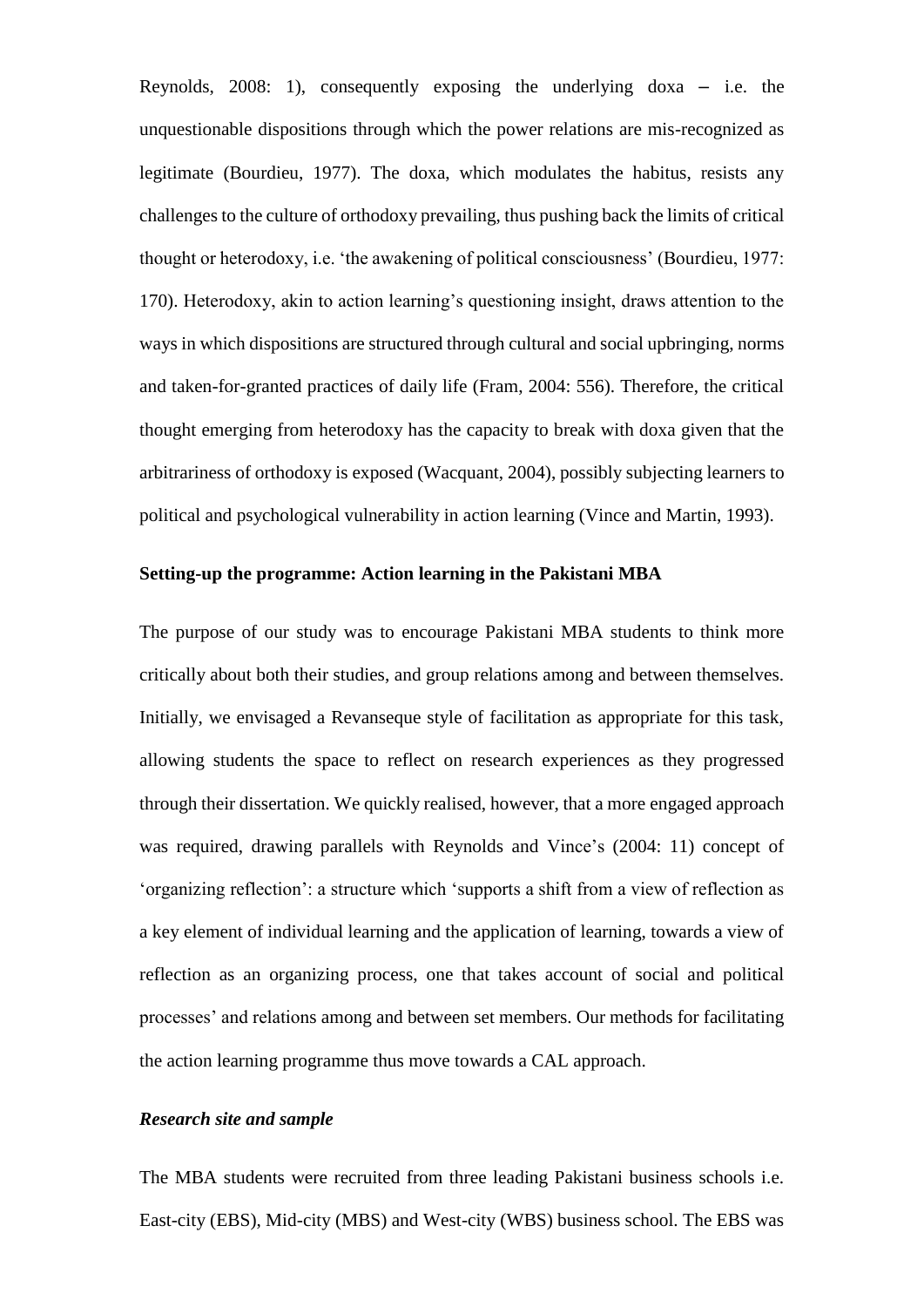part of a large public-sector university, whereas both the MBS and WBS were part of well-reputed private-sector universities operating in the city of Islamabad. The public sector universities, in Pakistan, usually attract a larger cohort from different social classes and regions as compared to the private, which due to higher fee structures appeal to specific classes resulting in smaller class sizes. Two action learning sets were formed with MBA students at the EBS, while one each was established at the WBS and MBS. The action learning sets included a total of 31 Pakistani MBA students (27 full-time and 5 part-time, and 22 male and 9 female). Students were divided in mixed gender groups between four sets. The age of participants ranged from  $23 - 34$  years. Regional representation in the sets was mainly from the provinces of Punjab and the KPK, with some students from the province of Sindh, while only one student had roots in the Balochistan province. The students were recruited through purposive sampling. Our findings draw upon reflective accounts of these students in the action learning sets, qualitative interviews with individual students conducted by the facilitator, and the facilitator's own, written reflections.

# *Action learning programme*

Prior to setting up the programme, a 4-week pilot-study was organised in which the lead author conducted a learning needs analysis in the form of an open action learning set – a space inviting Pakistani MBA students to participate and share their experience of MBA education in Pakistan. Key design considerations emerging from the pilot-study included: dissatisfaction over MBA's exclusive pedagogy versus the need for an inclusive approach, and the existing MBA's content-based approach versus the need for pragmatic learning. The pilot informed the design of a 16-week action learning programme to provide an additional form of support to Pakistani MBAs in their research dissertations. Participation in the sets was voluntary. Participants had already been allocated a dissertation supervisor based on their specialization prior to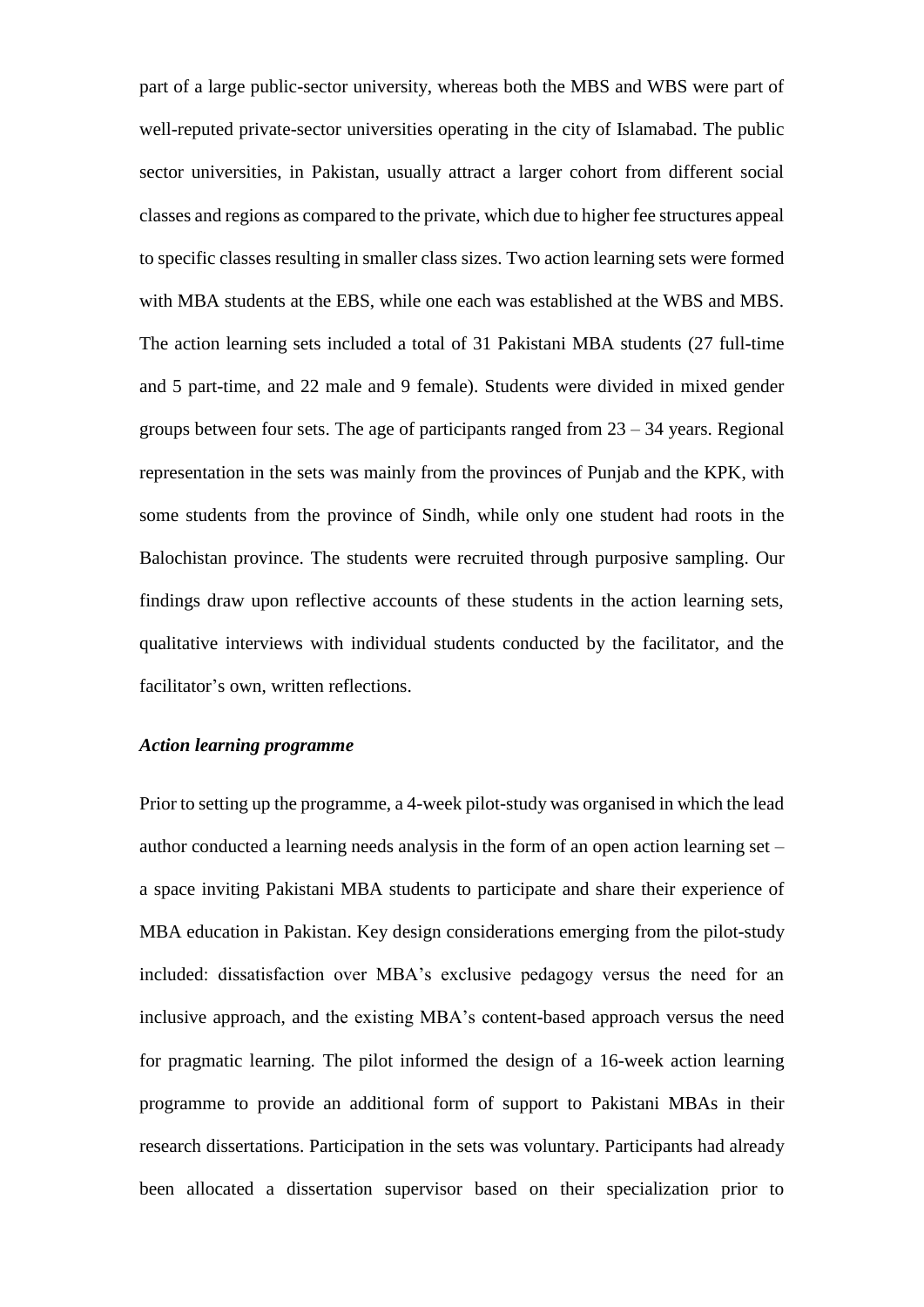commencing the action learning sets. After establishing ground rules, set meetings were thematically organised by the facilitator to encourage discussion on a broader topic with participants feeding in with their dissertation problems. Discussions within the sets ranged from technical challenges around researching to more sensitive matters like working in groups or supervisor-student relations – aspects that participants claimed were never previously discussed in an academic context. The action learning programme and the fieldwork comprised of startup workshops, set-meetings and facilitator's observation of those meetings, and post-programme interviews with the participating MBA students.

The action learning programme was designed to run parallel to the term-time studies (classes) of MBA students and had to be fitted in with participants' busy semester schedule. The programme began with an introductory workshop about AL. The premise of the action learning programme was based on the degree to which reflection can become a 'stable and self-sustaining' feature of Pakistani MBA education (e.g. Vince, 2004b: 72). The action learning sets met frequently over a period of four months, with a meeting scheduled every alternative week during which participants discussed the challenges of managing and conducting organizational research for their MBA dissertation. The participants were observed by the lead author during the set meetings and interviewed at the end of the action learning programme to document their experience of participation via audio-recordings.

# **Our approach to the study**

This study draws on principles of design-based research (DBR): a methodology which aims to empirically explore learning (design and practice) as it occurs in complex educational settings (Cobb et al. 2003; also see Barab and Squires, 2004). A data-driven approach to analysis offered flexibility to thematically arrange findings in allowing culture to be presented as meaningful, storied, accounts of practice (Ritchie and Lewis,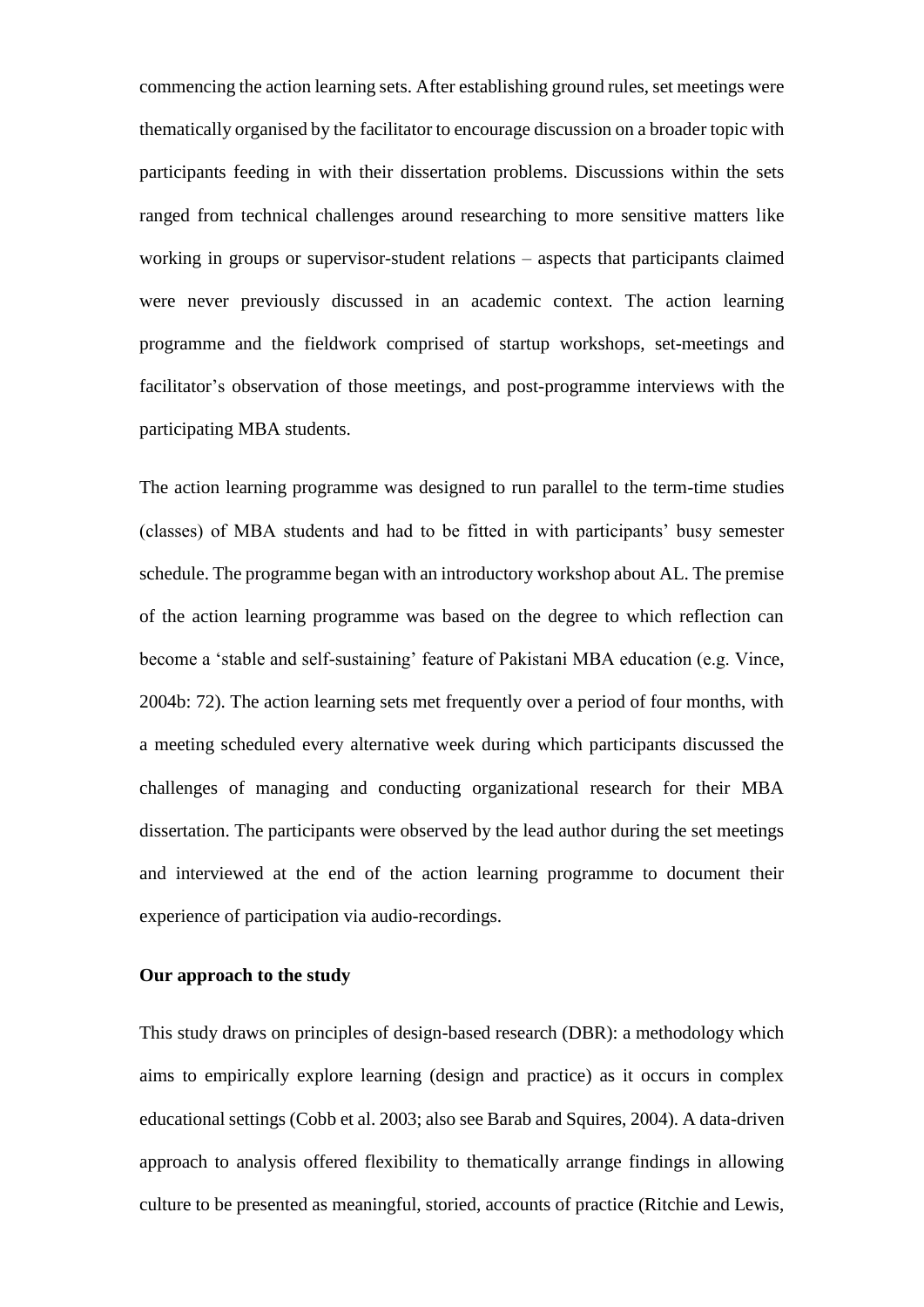2004; Braun and Clarke, 2006). Through this strategy, we were able to examine the cultural character of power relations amongst the Pakistani MBA students in order to voice their experiences (e.g. Bourdieu, 1977): describing their ability to deal with newer forms of learning such as critical reflection (e.g. Currie and Knights, 2003). The data was audio-recorded in 'Urdu' language, which was further transcribed and translated into the English language for making sense of participants' accounts of action learning. The translated data was reduced and codified to formulate themes in three cycles (Saldana, 2013): the first cycle consisted of making analytical memos and inscriptions; the second cycle involved assigning of codes to each of the transcripts; while the third cycle comprised of collapsing and recoding of data codes into superlative categories in light of our study questions. Code categories were then converted into themes by clustering similar concepts, keeping in view Bourdieu's notion of habitus, which enabled us to make sense of participants' social upbringing, their power dispositions, the pedagogic authority of arbitraries, and the cultural notions surrounding their learning relations and practices in the action learning sets

# **The findings: Beyond facilitation – the embodied power relations in action learning**

The analysis generated two broad themes:

- (a) Challenges of gendered relations to facilitation;
- (b) Challenges of asymmetrical relations to facilitation;

We present each theme and analyse our findings with reference to Bourdieu.

# *Challenges of gendered relations to facilitation*

Facilitating a socially inclusive approach in action learning sets in the Pakistani MBA, which consisted of mixed gender groups was significantly challenging. Author 2 (20xx)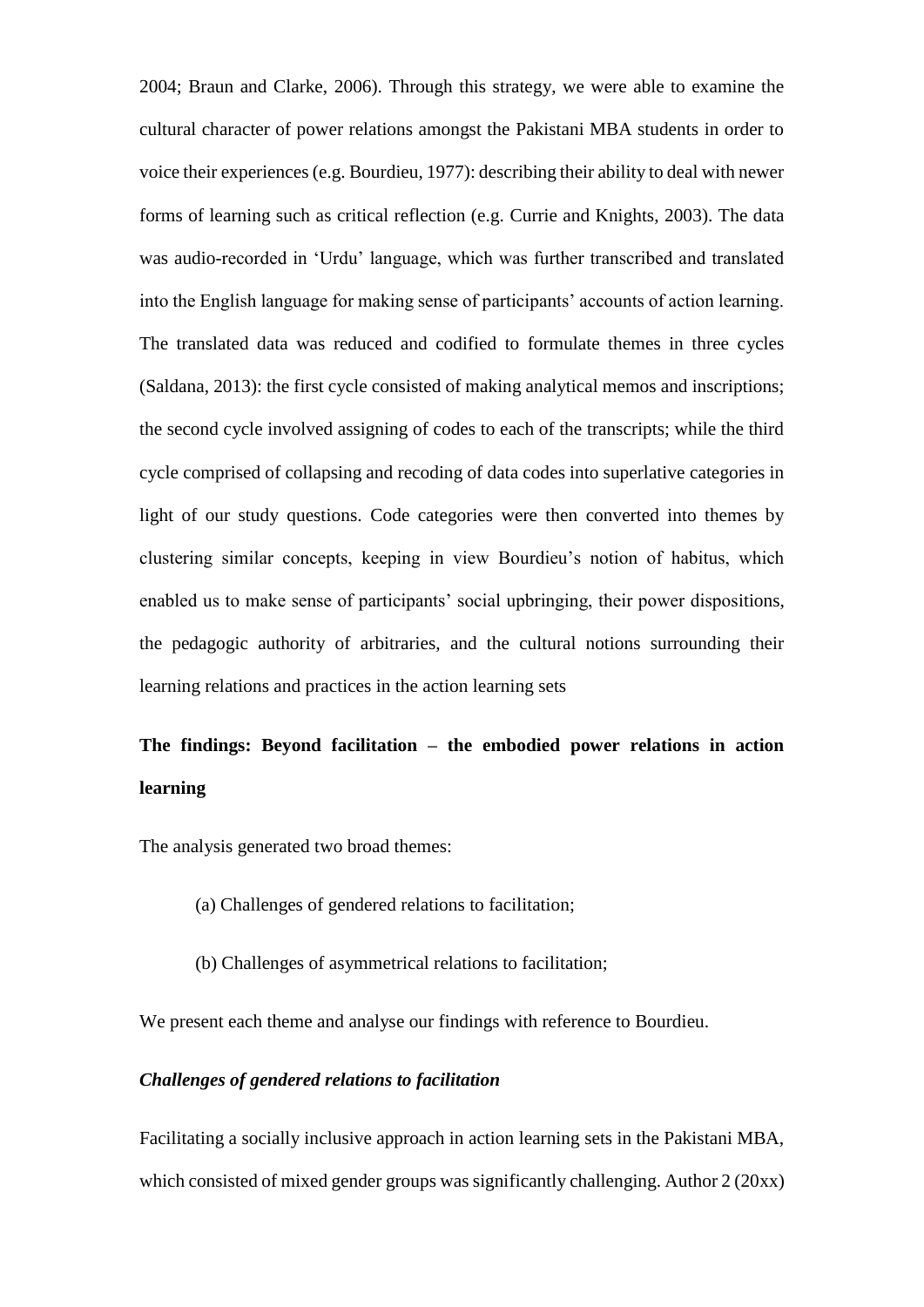describes gender as socially constructed phenomena in which identities are developed around social and cultural perceptions. These perceptions do not surface from an individual's biological state, but from the 'set of expectations about the body, which are […] deeply socialized' (Author 2, 20xx: 27). The positioning of gendered bodies in a social space, such as the action learning set, within its entirety (i.e. social conditions, historicity and relations) produces an explicit cultural *habitus* thought to be internalized as *dispositions* by the learners during their social upbringing (Laberge, 1995). Bourdieu and Wacquant (1992: 139) argue that the habitus is structured by the twofold nature of 'historicity' i.e. accumulation of history through socialization processes; and intergeneration historicity embodied within cognitive structures.

These gendered dispositions were visible in Khan's interview, a participant of the EBS action learning group, who presented himself as coming from a 'backward area', a rural setting situated in the KPK (north-western) province, having strong regional-cultural values, and cut-off from the modernised culture of Pakistan. His description of growing up, schooling and societal interactions depict a segregated upbringing where male and female are distanced from one another. When Khan was asked to reflect on his conservative behaviour with female set participants' during a post-set interview, he said:

I have already told you about my background. It is non-relative to what I'm doing today. It's my first time in co-education. I come from a remote area. My area is backward so there even a man cannot freely talk to women, let alone developing a learning relationship with women in the classroom [….] There are culture barriers. You can talk to your cousin but that even in limit. You can't talk to her smiling […] it's been two years and yet I am not adjusted to this environment and keep struggling. I am happy to do things on my own, but I feel uncomfortable (Khan, EBS, Group II, Interview)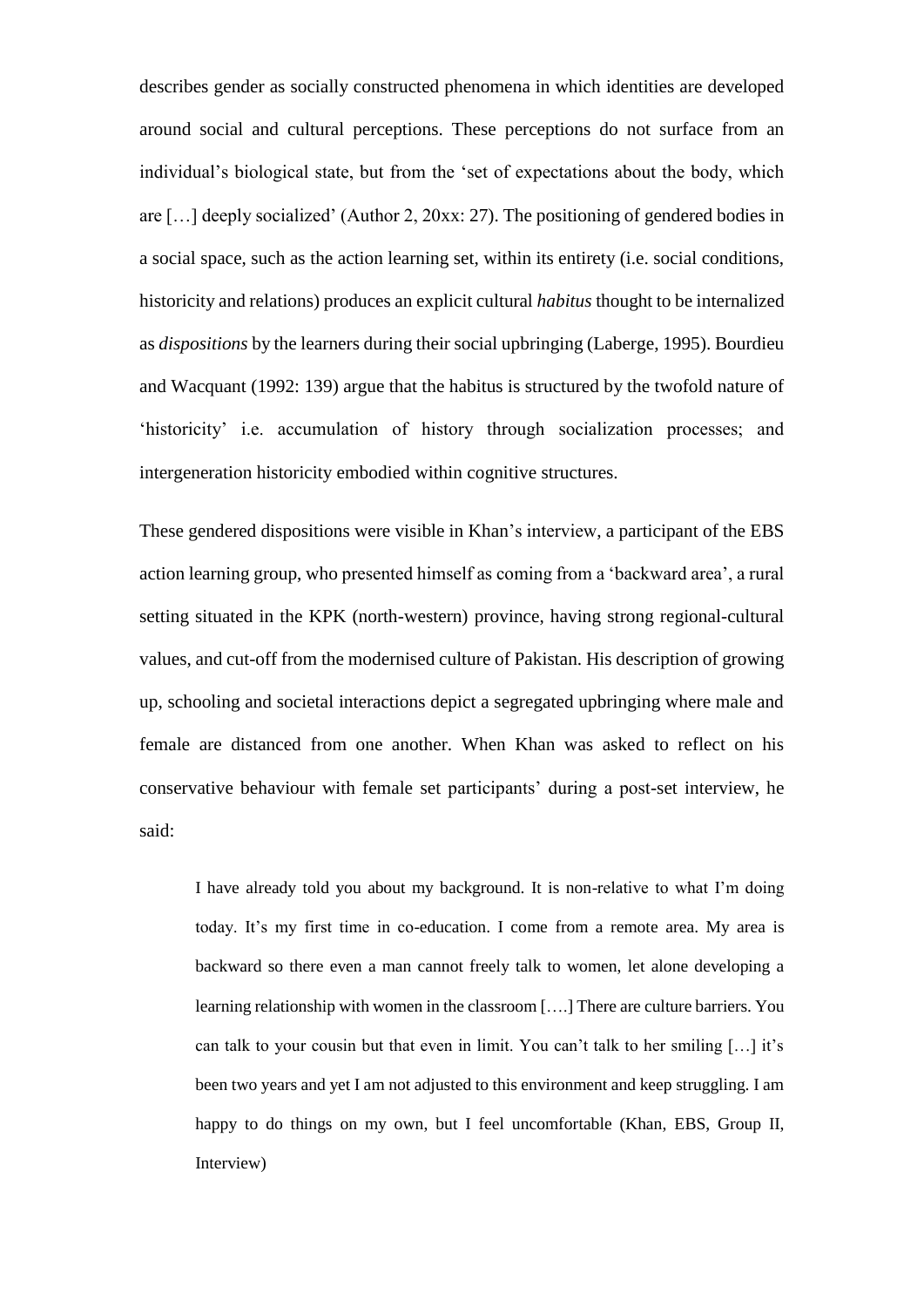Prior to this, Khan described, how, in his home town, educational institutions and even households are segregated between males and females. He described females as wearing full veils (i.e. burqa) to cover their bodies and faces and explained that direct interaction was prohibited in public, and even within households. Khan depicts a distanced disposition which Bourdieu (1984) suggests is confined within binary symbolic forms of social constructions (e.g. male/female; strong/weak etc.). The entitlement of a gendered prefix over the body is 'culturally determined', for example notions about 'what women's bodies and women's work ought to be and do' are inherent in the bodily expectations that a society constructs (Author 2, 20xx: 27). The expectations arising out of the binary symbolic classification of gender shapes 'social agents' practical knowledge of the social world' (Laberge, 1995: 134), thus structuring the dynamics of facilitation and the limits of reflective practice.

Attempting to passively facilitate the group, other members of which shared Khan's structuring of the 'habitus', and seeking to encourage them to engage in reflective practice was difficult, and was usually met with silence. Khan is a classic example of Pringle's (1998) fish out of water, a metaphor used by Bourdieu to suggest the discomfiting feeling of being out of place. Silence as a form of conformity, or appropriate behaviour in this case, stands in opposition to the ideals of critical management education, given the doxa that structures the habitus tends to resist any 'competing discourse' (Bourdieu, 1977: 168). Yet among group members the lack of communication between themselves was in keeping with social norms. Studies in CAL demonstrate that participants are usually diverse and belong from 'specific identity groups', where identity shaped through power relations organizes action (Trehan and Ram, 2009: 307). Silence, engendered as action and embodied through upbringing in Khan's case, has the power to mask hegemonic relations, in situations where reflection can create 'an awareness of the primacy of politics' (McLaughlin and Thorpe 1993: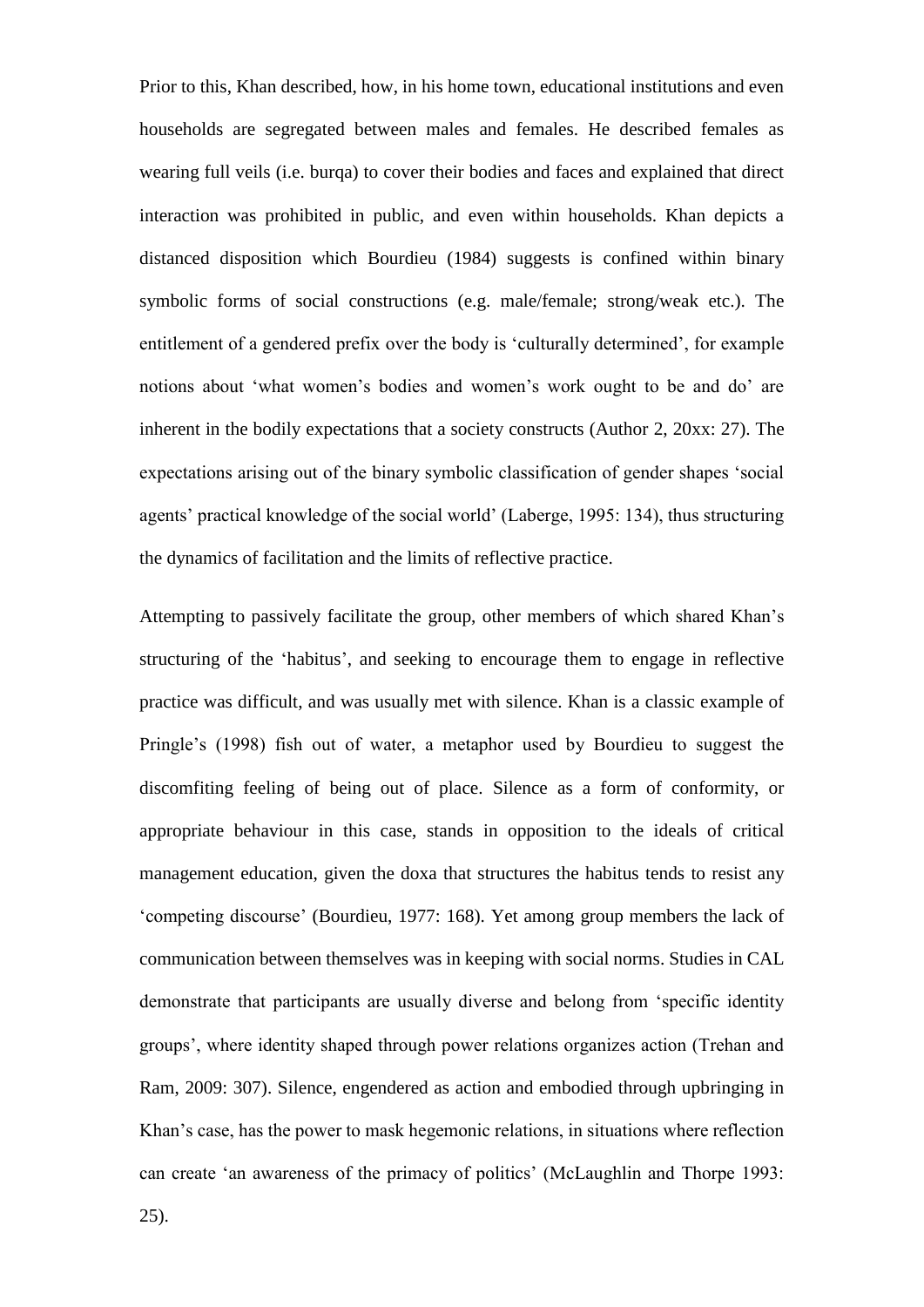Khan's internalisation of the habitus, as seen from his behaviour in the set and reflective account, seemed incongruous with the AL approach and the MBA context. Khan's avoidance of the women in the sets has been embodied during his upbringing. His struggle to engage in cross-gender reflections, given his cultural upbringing, could possibly be associated with the ethos surrounding the practice of reflection, a particularly important element in how the action learning process unfolded for participants. This challenges the Revanseque approach to facilitation, suggesting the need for an engaged facilitator role in eliciting participants' taken-for-granted assumptions. Similarly, CAL encourages facilitators 'to recognize, surface and actively engage with the social, emotional and political processes associated with power relations' (Ram and Trehan, 2009: 3011).

These cultural dispositions not only influenced men's behaviours, but were also foregrounded in women's accounts. Sarah, a participant in one of the EBS sets, explained how gender power relations had been normalized for her in the Pakistani society during her upbringing. In her account, she recalled how her family environment had been critical in her development as a woman. Sarah suggested that a secure and comfortable environment for a Pakistani female to study in is one in which interaction with other people (especially unknown males) is minimal. She also observed how her upbringing was focused on 'mostly staying at home' and 'going to a girl's only school'. This may explain why she understood a secure environment to be one in which she was distanced from others (especially men). She explained her situation as:

Like I said earlier, I am a bit slow in understanding things around me, because I think the way I was referred to at home, I was kept in a fairly secure environment. I wasn't able to interact much with other people. I stayed mostly at home and studied in a girl's only school. […] Even at home I always gotten to hear this that I am slow, or I don't need to be super-active as it doesn't go with the stature of a girl. For me the boundaries were set pretty early on in my childhood. I think that is why my confidence wasn't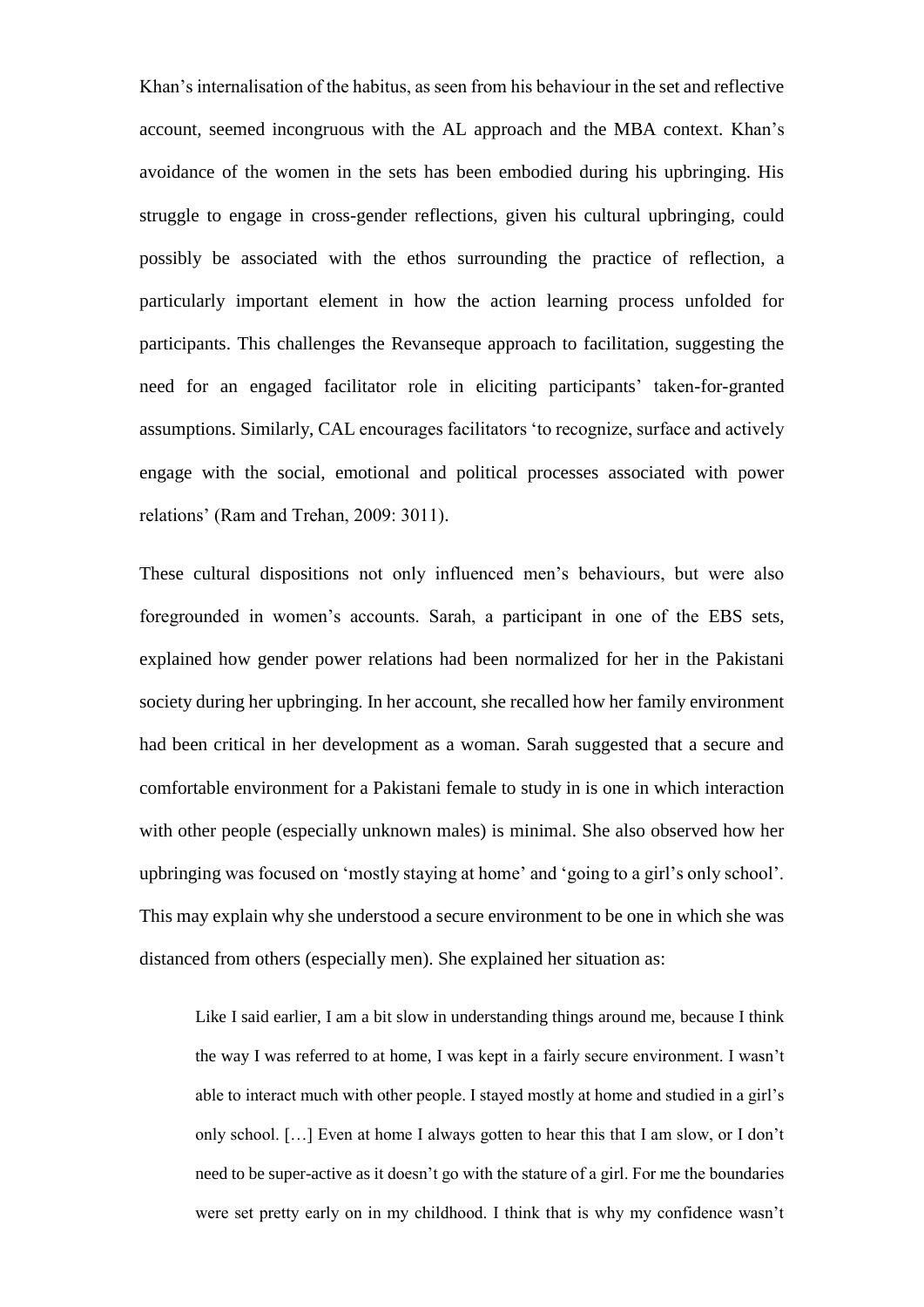established earlier on and that is why I got anxious when it came to interacting in the group, especially with people I don't know (Sarah, EBS, Group-I, Interview)

# *Challenges of asymmetrical relations to facilitation*

Gender was not the only area where power-relations were observed in the action learning sets. The shifting context of power-position from the facilitator to participants in the sets highlighted asymmetrical power-relations between participants and the facilitator, observed not only in the facilitator's field notes but also in participants' accounts (which indicated difficulty in understanding the purpose of AL). Revans' (1983) notion of neutral or 'passive' facilitation is particularly challenging in a cultural context where asymmetric power relations (with strongly teacher-led classrooms) have been embodied within the habitus of participants.

The relationship depicted by the participants between themselves and their arbitraries, having the power to influence, especially in the classroom was one of dominance by the teachers – making passive facilitation problematic. Participants indicated how they were accustomed to following instructions without question. This relationship, as noted by Bourdieu, can be perceived through a:

'[…] theory of pedagogic action [which] distinguishes between the arbitrariness of the imposition and the arbitrariness of the content imposed, only so as to bring out the sociological implications of the relationship between two logical fictions, namely a pure power relationship' (Bourdieu and Passeron, 1990: 9)

Our findings indicate that the dispositions among participants, inculcated by these cultural arbitraries result in participant perception of the role of the facilitator (or a teacher) as 'roohani baap' – in Urdu language, a name for spiritual or surrogate fathers. When asked about the importance of the role of a facilitator in the action learning sets as compared to the MBA teacher, Sarah – a participant from the EBS replied with the following: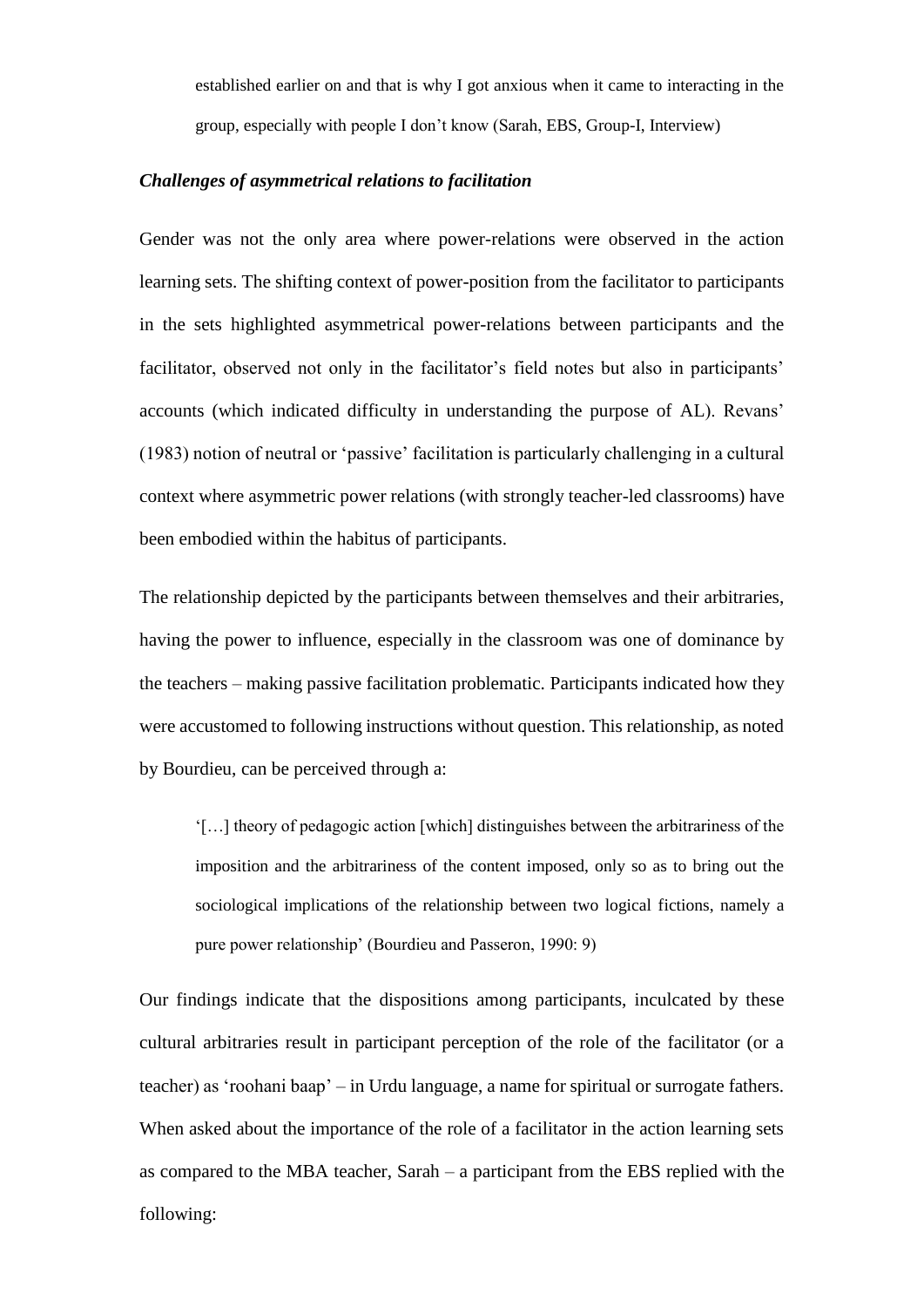I think the MBA classroom is different to the action learning set. The focus is more on the teacher there, as they possess more knowledge. We listen to them and try learning from their knowledge. […] Personally speaking, I take inspiration from my […] teachers, as their value is also equivalent to our parents. (Sarah, EBS, Group I, Interview)

Student compliance within classroom settings, with authoritative teachers having power delegated by virtue of their families and society, was critical in orienting MBA participants' habitus. During action learning sets, participants sought a lead from the facilitator in describing, explaining and working out student problems, leading to awkward silences and frustration among participants when he delegated to them the responsibility for group interactions. Spencer-Oatey's (1997: 295) study of teacherstudent relationships in high and low power cultures, observes how students in nonwestern countries are accustomed to a model of teacher as authoritative and knowledgeable, a father figure. Jasmine, from the MBS, explained how it would be seen as acceptable for a teacher to insult students, even at the MBA level, so long as s/he took the lead in the classroom.

# **The facilitator's perspective**

Resisting the status of 'Roohani Baap' was a challenging aspect of AL facilitation in the Pakistani MBA, where participants were accustomed to teacher-led classroom activities. Studies in CAL also suggest that the role of the facilitator intensifies in attempts to mitigate relational tensions which exist between the participants themselves and their facilitator (e.g. Rigg and Trehan, 2004). Arguably, the task of the facilitator becomes challenging in situations which are power-driven and demand an active engagement with 'emotional and political dynamics' of the set (Ram and Trehan, 2009: 309). Facilitation was thus a difficult process to manage, as delegation of power to participants within a learning setting tended to fall outside the purview of the Pakistani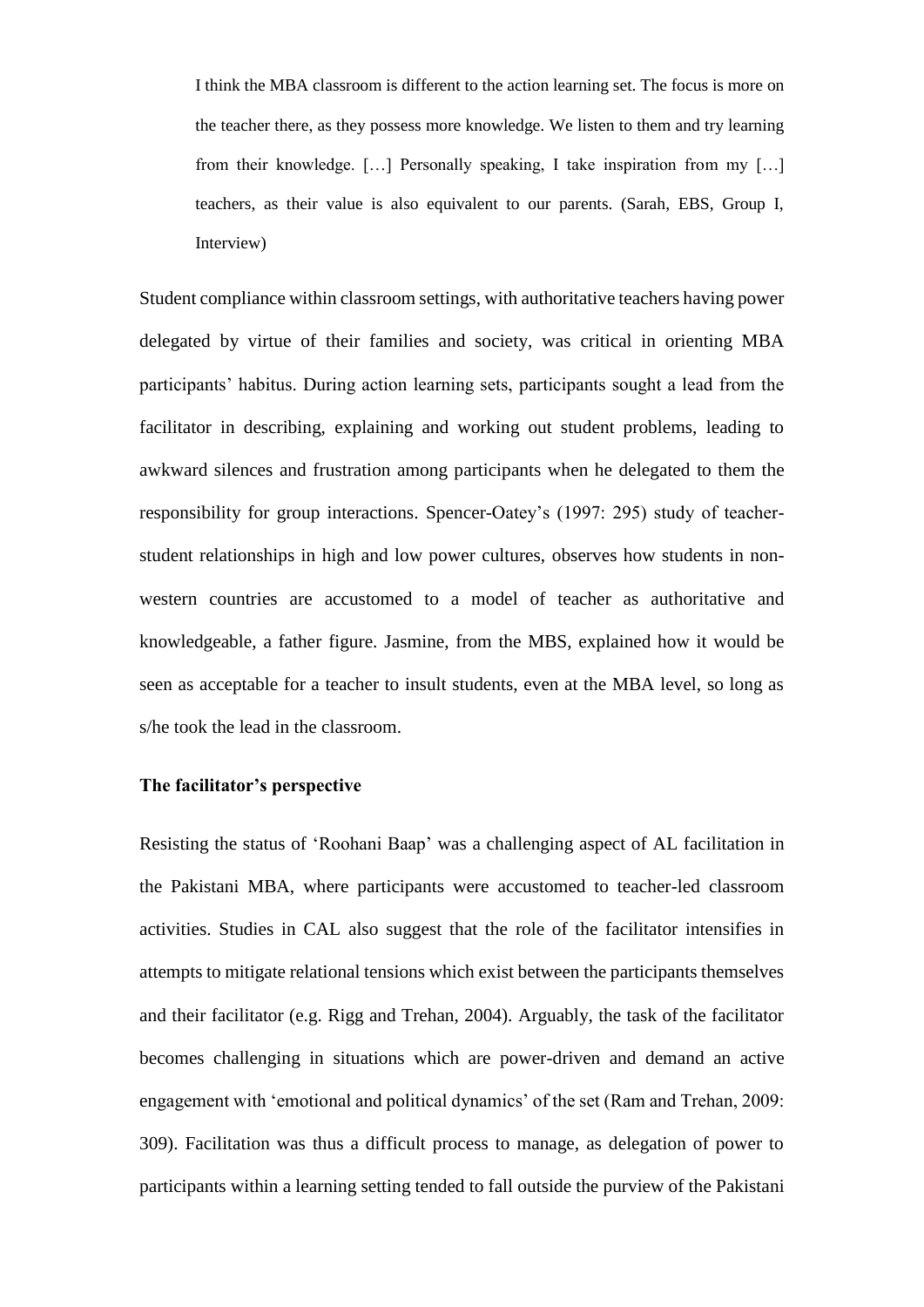MBAs, who expressed reluctance to take responsibility. Participants' interview conversations reflected a consistent preference for teacher-directed learning activities. For example, Ibrahim, from the EBS, during his interview said that:

I've never experienced such a learning activity before in which we were put in-charge of what we wanted to do instead of the teacher. It is unusual because the teacher is always in authority and in-charge of what is happening around you. (Ibrahim, EBS, Group I, Interview).

Ibrahim's account shows how the facilitation he experienced in the action learning sets challenged his previous perceptions of classroom learning. The facilitator's attempt to democratize the action learning sets was met with resistance and experienced as abrogation of authority. CAL redirects our attention to facilitative approaches which can cause political vulnerability and emotional discomfort, often leading to incapacitation and disempowerment (e.g. Vince, 2008). Self-directed learning was difficult for MBA participants to handle and was viewed (by both participants and facilitator) as a frustrating experience.

Post-reflection notes from the facilitator indicated tensions posed by students accustomed to treating the teacher as expert (with an expectation the facilitator would take the lead in learning sets) and the type of 'passive' facilitation advocated within Revans' philosophy. In his notes, author 1 recounts:

Previously, I had noted that some of the participants were re-routing their queries and thoughts through me. I may have naively redirected these to the concerned set members, but I guess it dawned upon me later that what they were doing was quite strategic in enticing the facilitator to take the heat of how relationships (in particular between the opposite sex) progressed while their position remained neutral during the critical engagement phase (Facilitator's Post-Set Reflection, Meeting 3)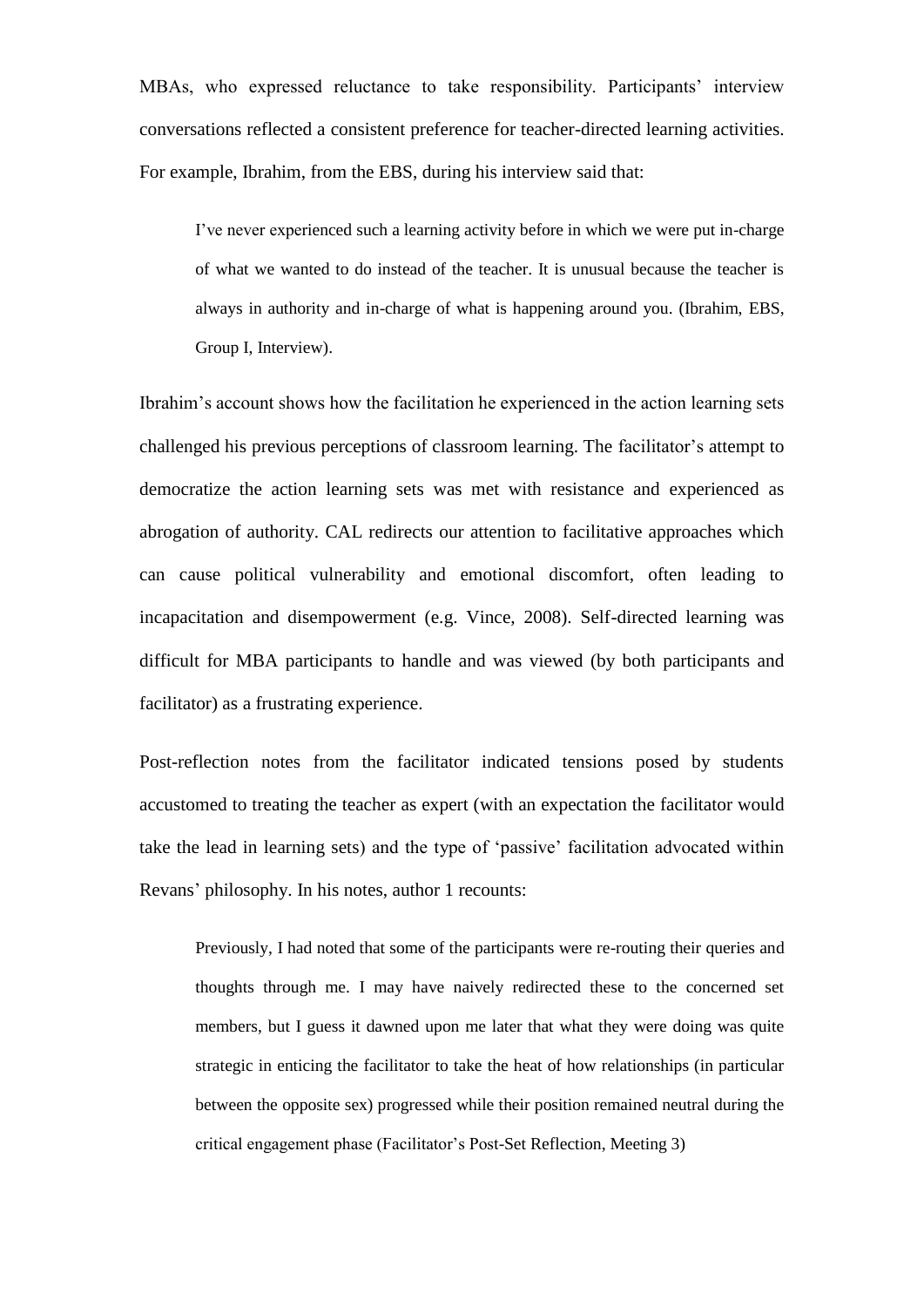Elsewhere (see Author 1, 20xx), the facilitator makes a note about his own habitus as a facilitator and also a product of the same cultural system. Through CAL, the facilitator was able to address the tensions of a passive facilitative approach by taking into account his own preconceptions to learning and organizing in the Pakistani MBA. This triggered a reflection over the role reversal, from being a Pakistani educated MBA and an academic teaching on the Pakistani MBA to experiencing Western education and becoming a facilitator of CAL. It also challenged his personal thinking and brought him closer to viewing his own practice as a struggle to disengage from traditional, embodied, modes of learning.

As I prepared to [… engage] with the Pakistani MBA participants about their experience of working as action learners in a learning set, I expected that my position as a male academic who knew the MBA process would aid in acquiring data from male participants, but [likely to struggle in connecting] with the females. My expectations were grounded in the assumption that individuals with similar identities connect well (e.g. Fries-Britt & Turner, 2002). However, what I found was the opposite: the female participants were forthcoming in their interviews about how they were treated as individuals and learners, while the males generally described events and process without digging deep to connect with their emotions. Here my assumptions about positionality both as a facilitator and researcher were indeed reversed, as I was taken aback at times when the females discussed their family, social and personal lives. (Author 1, 20xx: 324)

The previous classroom experiences of both the MBA students and facilitator (from schooling through to their master's degree) had dominated their own ability to either assume or relinquish responsibility for their learning. The classroom culture, as described by participants and also experienced by the facilitator from his MBA education, was one of 'overwhelming control' (Freire, 1993: 261). In contrast the set culture was expressed collectively as 'unusual' by participants and raised questions of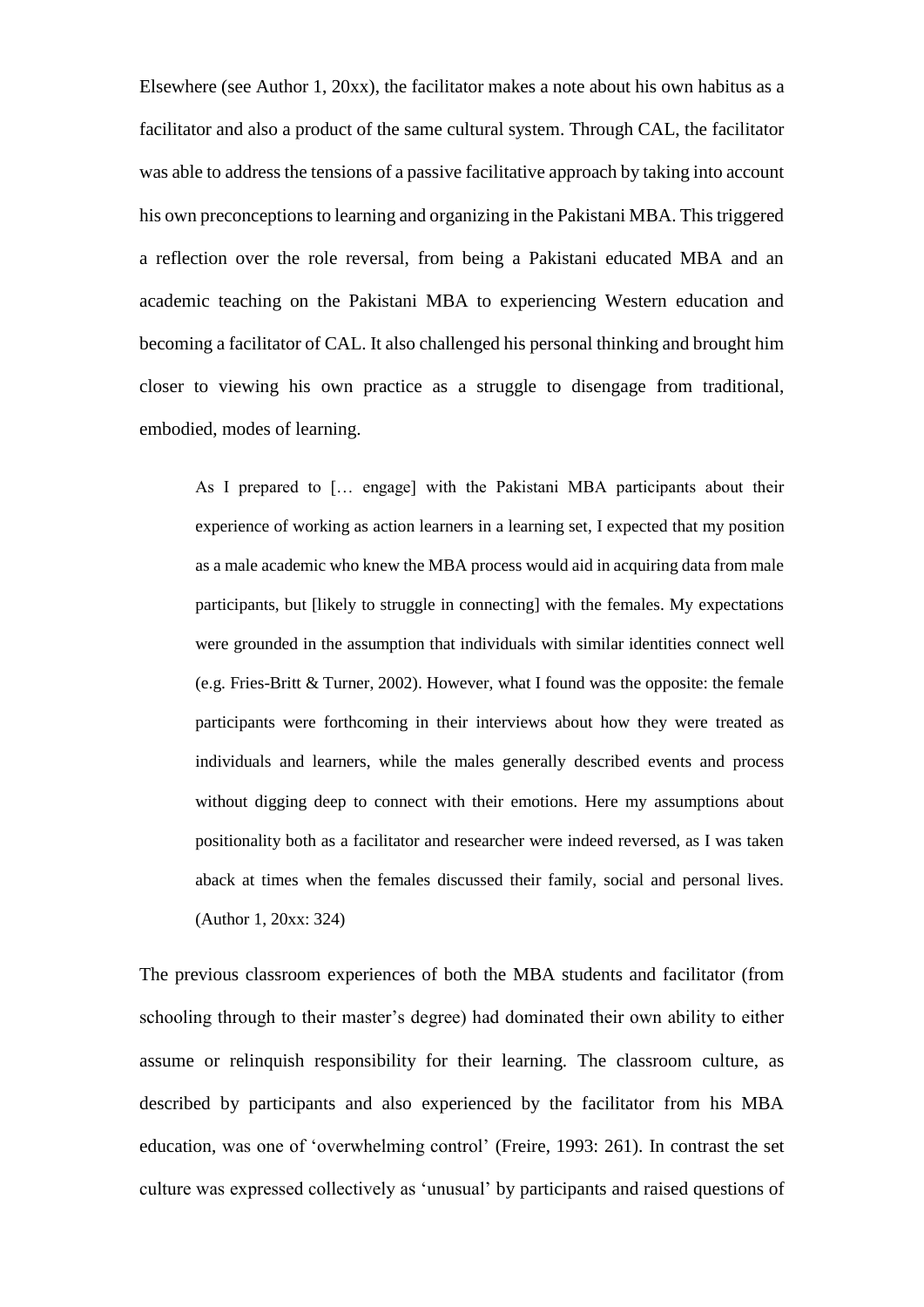how to negotiate the effects of power and transformation in tightly knit cultures in relation to CAL.

#### **Discussion**

Our analysis highlights two key challenges for managing, engaging and facilitating AL in the Pakistani MBA context. First, the challenge of addressing male members' reluctance to engage directly with women, and vice-versa, in the sets was particularly overwhelming. The findings attribute this challenge to familial and institutional habituses (Reay, 1998) embodied by participants during upbringing. Bourdieu suggests that power arises from culturally created symbolic values (Wacquant, 2004) that impose gendered power-relations. Gaventa (2003: 6) further explains that cultural ideologies 'provide the means for a non-economic form of domination and hierarchy'. In the case of the Pakistani men and women in the MBA learning sets this stemmed from cultural upbringing that legitimized the predominance of men within a segregated society, in which men are not allowed to directly engage with women but rather look down upon them (Malik, 2012). Those men, who did manage to engage in direct communication with female participants in sets, nevertheless respected gendered boundaries by avoiding critical questioning in their dialogue. This particularly led towards questions which could be categorized as red herrings – strategic in avoiding gender differences (e.g. Vince, 2012). The Pakistani MBA action learning programme presented itself as a form of social space where men and women occupied different positions based on the nature of gendered capital they had acquired while growing up at home, challenging the facilitator to break the silence of cross-gendered interactions in the set.

Second, the findings direct our attention towards the reflexive dualism created by action learning, which can often be disorienting for participants i.e. reflective practice versus what is predisposed as routine practice. Bourdieu argues that 'social order is progressively inscribed in people's minds' through 'cultural products' including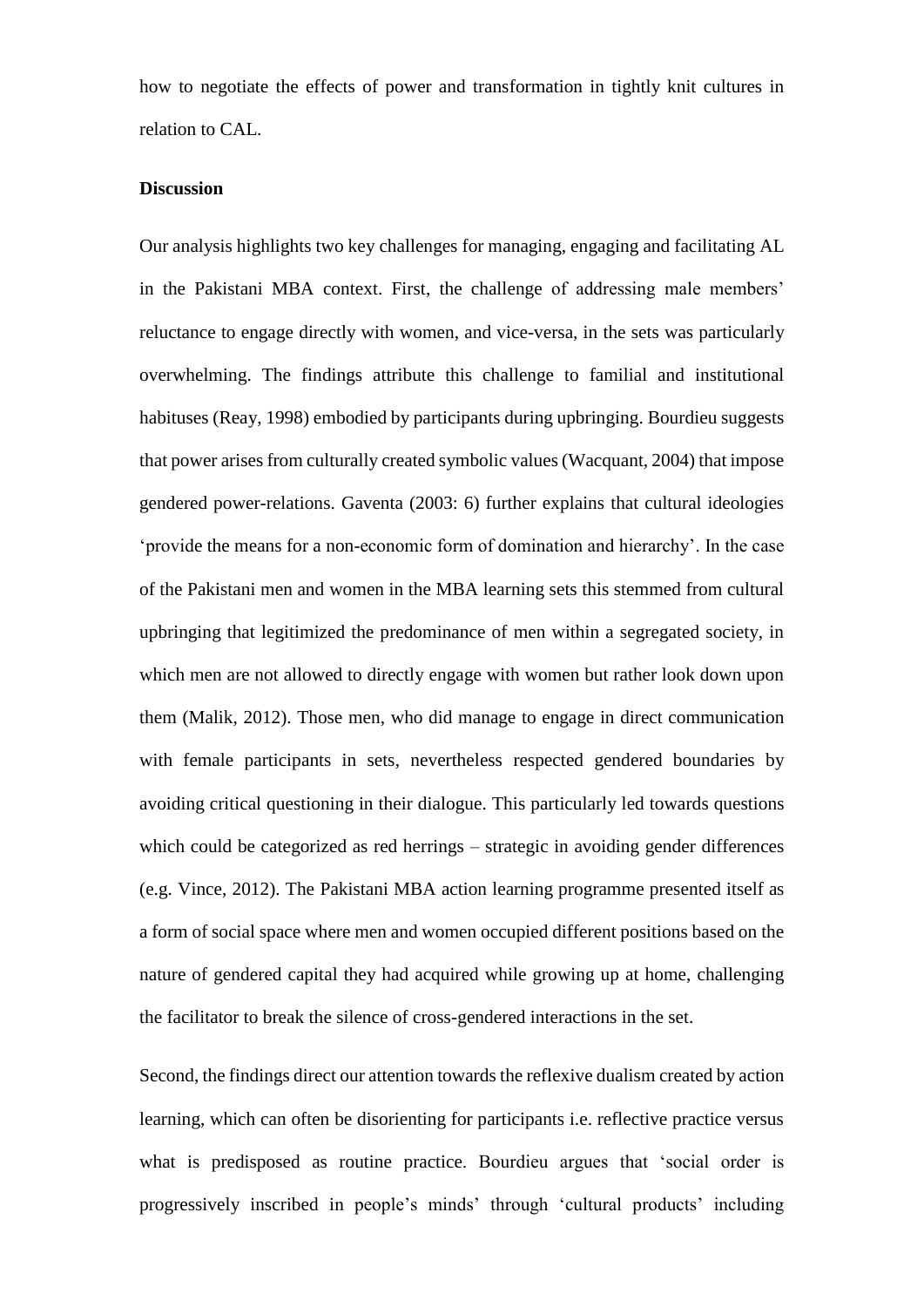systems of education, language, judgements, values, methods of classification and activities of everyday life' (Bourdieu, 1986: 471). This explains how such symbolic inscription, evident in the accounts of and behaviour among learning-set participants, results in the unconscious acceptance of those power-relations, resulting in social inequalities, difference and power hierarchies. Earlier we observed that critical thought emerging from heterodoxy has the ability to break with such inscriptions given that the arbitrariness of orthodoxy is exposed (Wacquant, 2004), which in the case of action learning is possible through the organisation of reflection. It was further observed through findings that CAL can create a field of opinion for the habitus, which can be disconcerting for learners in taking responsibility for their own learning.

Our findings illuminate that reflexivity does not only impact participants when engaging in reflective acts but is equally imposing upon the facilitator, also a cultural agent, in the process. The creation of a field of opinion, i.e. heterodoxy, invites both, participants and the facilitator, to explore together the 'unthought categories of thought that delimit the thinkable and predetermine the thought' (Bourdieu, 1990:178). Deploying reflexivity, at the level of facilitation, requires the ability to bring into question the interests and beliefs which drive the AL process and to manage transitions between the role of facilitator as either passive or active agent of change. Therefore, the habitus of the facilitator should be called upon in CAL to assess their capacity 'to construct practical understandings (workable, everyday models) of the location of self within a social system, to act accordingly (strategically and tactically), and to reflect further and refine understandings in response to events and the consequences of actions taken' (MaClean et al. 2012: 388). The meta-narrative underpinning our findings points towards the centrality of facilitation that recognizes the interplay of embodied dispositions and the politics of culture in organizing reflection in action learning.

#### **Implications**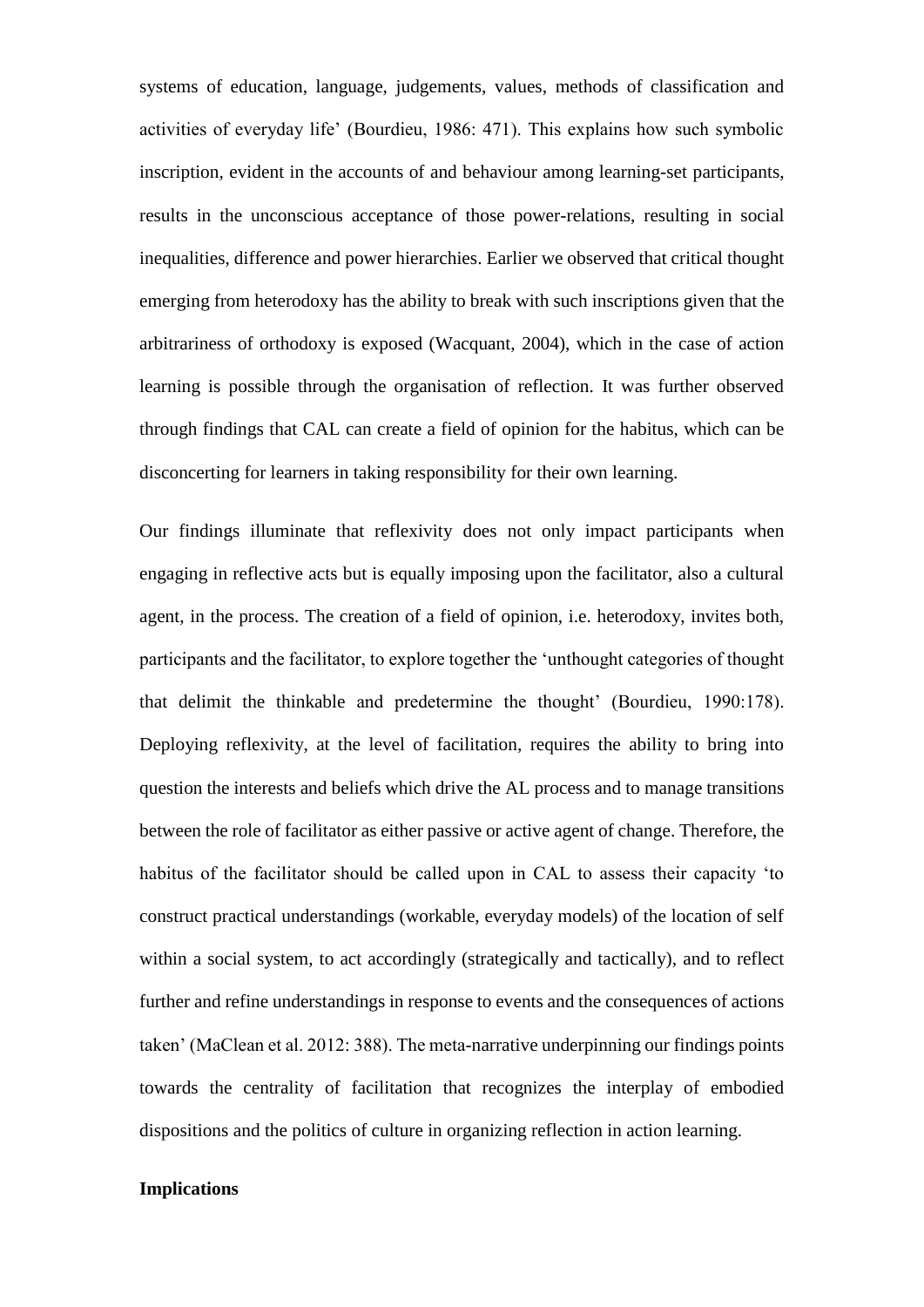Our study has demonstrated how facilitation driven by 'idealized version[s] of equality' among set participants can unconsciously reinforce structural inequalities (Reynolds, 2000: 78). In order to address the potential for action learners to feel constrained about contributing within their set, facilitators need to be acquainted with the cultural politics of organizing reflection (e.g. Vince, 2002) within the context in which they practice AL. Specifically, through the findings of this study, we observe how 'the power and emotional dynamics provoked within the action learning process' are contextual (Rigg and Coghlan, 2012: 165). A facilitator seeking to adopt a CAL approach is likely to find their practice impacted by their own, and participants' experiences of learning, which are often filtered through cultural, social, and political history (e.g. Vince and Martin, 1993; Willmott, 1994; 1997).

In our case, for example, the position of the facilitator as a Pakistani, male academic with a European research background, influenced both his own and participants' interactions and perspectives regarding who should take lead responsibility for group learning. Thus, the facilitator's plans for (and his role in) developing student-led debate were challenged within the sets. The complex landscape of gendered, interpersonal and cultural relations obliged him to introduce greater flexibility regarding how he managed set meetings, and learning interactions, among participants.

As a consequence, we suggest that developing facilitation skills to recognize the sensitivity of cultural factors such as gender segregation, class hierarchies, powerpositioning and the submissive 'self' of individuals could be of fundamental importance in enabling self-directed learning, especially among those new to AL. The implications of our study direct attention towards not only the cultural challenges in the process of reflection, but also the complexities and competing discourses that reflection creates in challenging expectations and norms in AL (e.g. Vince and Saleem, 2004).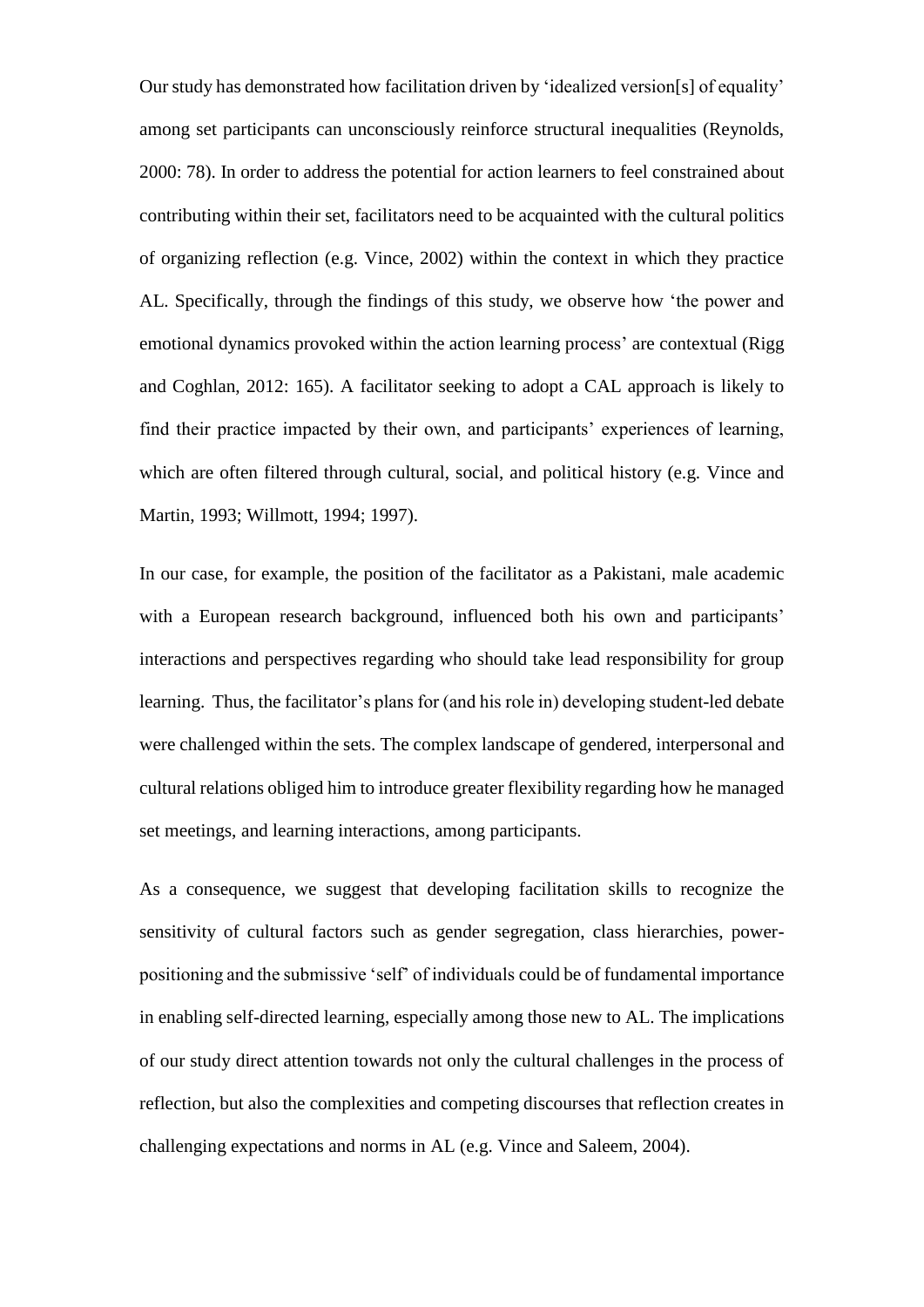Through our findings, we propose three actions to inform practice. First, that facilitator training includes cultural and political awareness. This suggests that facilitators take responsibility for getting to know the context within which they are working including norms, processes etc. Cultural awareness can facilitate deeper ways of engaging with politically sensitive issues which are often embodied as routine and negotiated with avoidance (e.g. silence, red herrings). Developing an ability to detect strategic avoidance of cultural and political differences, which inevitably are mirrored within group dynamics, can enhance the facilitator's agency for pro-actively managing group functionality (Vince, 2012). Second that facilitation needs to be gender aware, an area that has received little scholarly attention (Author 3, 20xx). Our study in particular highlights how gender combines with cultural norms to affect the learning experience. It is therefore important that practitioners and developers include gender awareness in the development of facilitators, not only in relation to group composition but importantly, as revealed in this study, with regard to intra-group relations where cultural norms may dictate certain conventions. Third our findings point to the need for the facilitation process to be adaptive and co-constitutive recognising both facilitator limitations (one person is not able to challenge, and resolve all intra-group tensions) and the responsibility of the group as a whole, that is the facilitator along with the participants, to be responsible for group management and learning. Taking into account the complexity of cultural contexts, we propose that inexperienced facilitators work alongside more experienced facilitators to observe facilitation in action.

## **Conclusion**

This study contributes to CAL research through conceptualizing the dynamics of facilitation in managing group politics within action learning sets among MBA students in Pakistan. Identifying the complexities of facilitation theorizes the position of an AL facilitator, reflecting on the tensions between the cultural preferences among the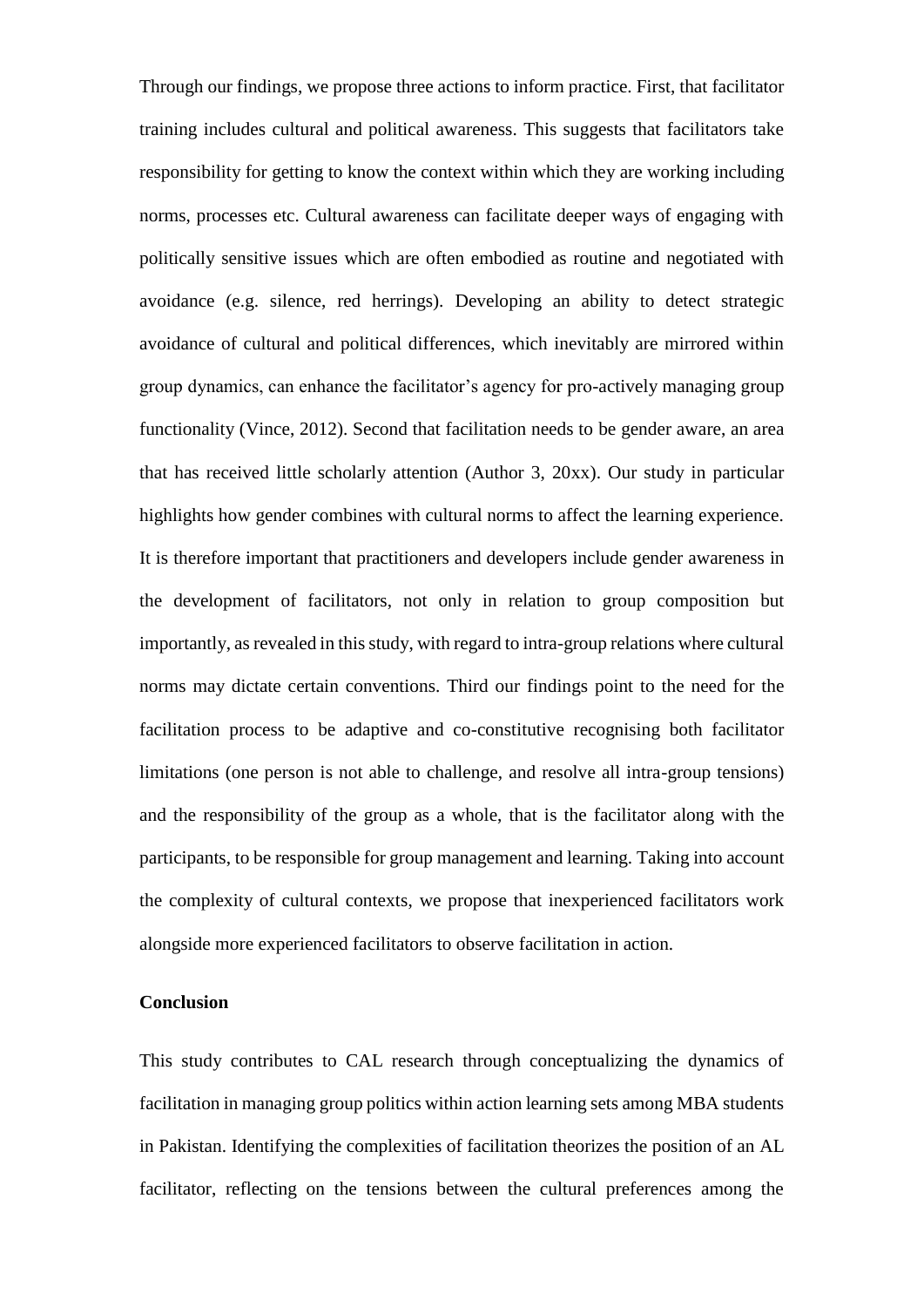students for more traditional, teacher-led forms of facilitation, and the type of selfdirected, action learning advocated by Revans (1983). In so doing, the study first identified the challenges of mediating predisposed gendered dispositions embodied by Pakistani MBA students, who had to learn how to communicate with one another before they could inter-act as a group in order to engage in critical reflective processes. Then, it further highlighted the political implications for encouraging self-directed reflective practice among action learning sets where participants have been used to exclusively teacher-led classroom experiences.

The paper, in its focus on group power relations adds to wider debates that are concerned with adopting critical perspectives in management education (Elliott, 2008; Gray, 2007), including surfacing the complexities of the relationship between student and facilitator (Dehler, 2009). The insights from this study also suggest that the Pakistani MBA participants felt uneasy in assuming power and taking responsibility for challenging the facilitator. Our study provides insight into culturally influenced social practices with the intent of illuminating the challenges of action-learning facilitation within a non-Western context (which could, if participant anxiety of reflecting over their social practices is not appropriately mediated, result in 'inaction' of learning) (Vince, 2008). Our theorisation highlights the complexities and tensions inherent in developing participants' critical awareness of their beliefs and practices thus recognizing participants' inter-actions (through their language, behaviour or practices) should be a responsibility shared among facilitator and participants.

# **References**

Author 1 (20xx)

[Author 2](http://www.research.lancs.ac.uk/portal/en/people/caroline-gatrell(b77a3bd3-6639-46b6-95d9-cf3abd751fe0).html) (20xx)

Author 3 (20xx)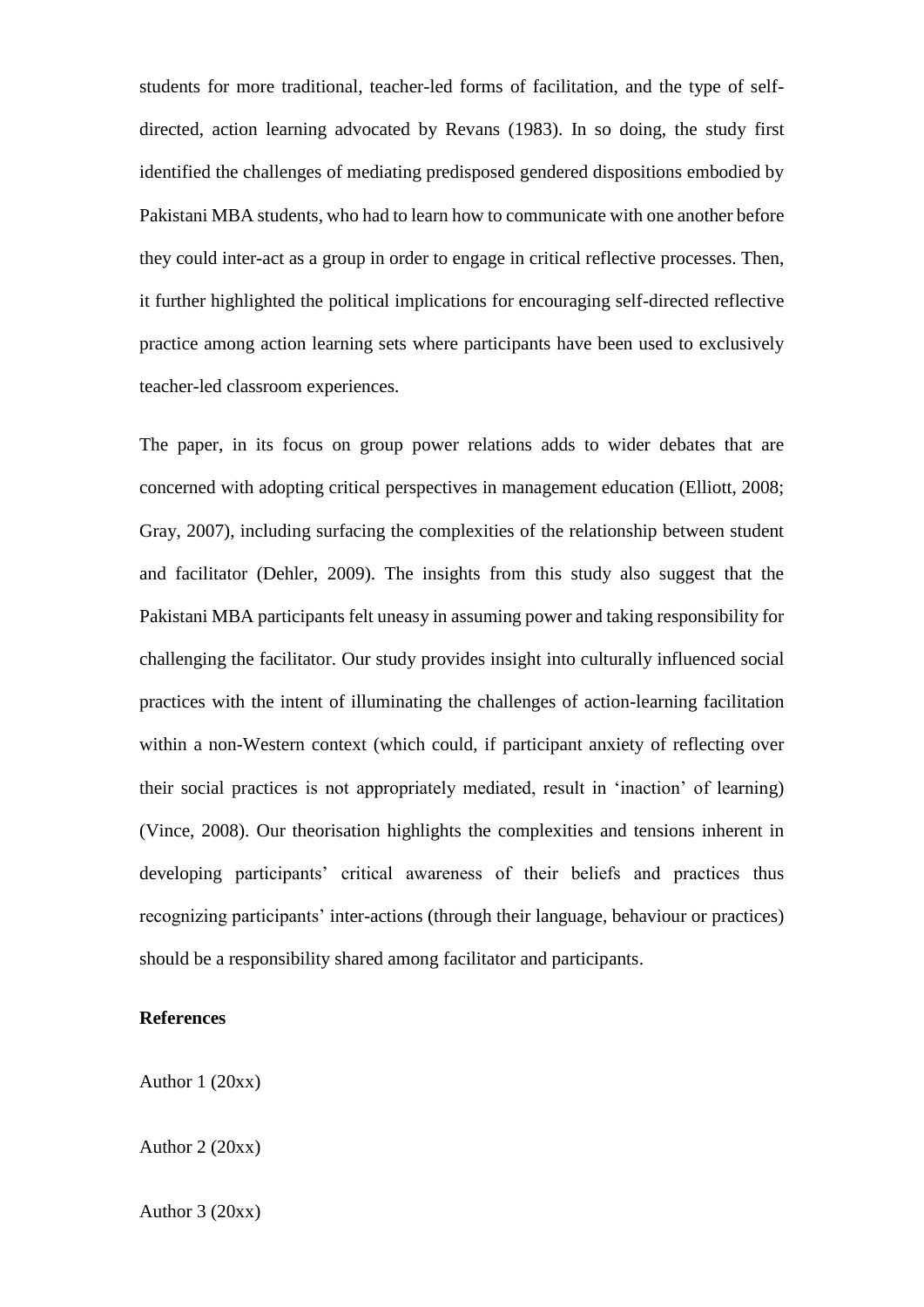Barab S and Squire K (2004) Design-based research: putting a stake in the ground. *The Journal of the Learning Sciences* 13(1): 1–14.

Bourdieu P (1977) *Outline of a Theory of Practice.* Cambridge: Cambridge University Press.

Bourdieu P (1984) *Distinction: A Social Critique of the Judgement of Taste.*  Cambridge, MA: Harvard University Press.

Bourdieu P **(**1986**)** The forms of capital. In: Richardson J (ed) *Handbook of Theory and Research for the Sociology of Education.* New York: Greenwood, 241-258.

Bourdieu P (1990) *In Other Words*. Stanford. CA: Stanford University Press.

Bourdieu P (1998) *Practical Reason: On the Theory of Action*. Stanford: Stanford University Press.

Bourdieu P and Passeron JC (1990) *Reproduction in Education, Society and Culture*. London: Sage.

Bourdieu P and Wacquant L (1992) *An Invitation to Reflexive Sociology*. Chicago: University of Chicago Press.

Braun V and Clarke V (2006) Using thematic analysis in psychology. *Qualitative Research in Psychology* 3(2): 77-101.

Brook C (2012) Cross cultural action learning with a critical edge. In: University Forum for HRD 2012, Portugal: Conference Proceedings. [Retrieved at URL: http://www.ufhrd.co.uk/wordpress/wp-

content/uploads/2012/10/UFHRD2012AL2.pdf]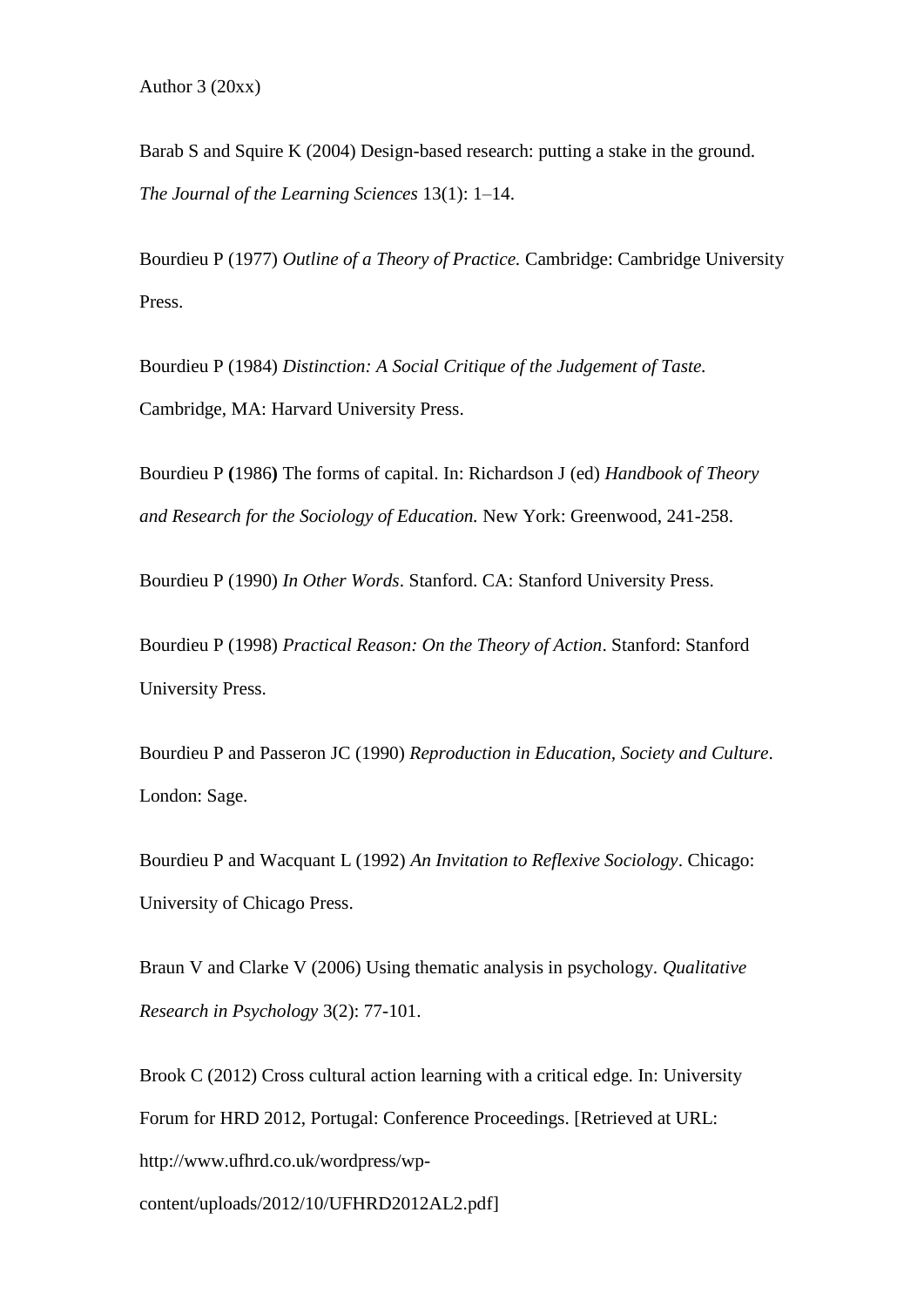Brown P (1997) Cultural capital and social exclusion: Some observations on recent trends in education, employment, and the labour market, In A. H. Halsey et al. (eds.) *Education: Culture, Economy and Society.* Oxford: Oxford University Press, 736-749.

Cobb P, Confrey J, diSessa A, Lehrer R and Schauble L (2003) Design experiments in educational research. *Educational Researcher* 32(1): 9-13.

Connolly M (2003) The end of the MBA as we know it?. *Academy of Management Learning & Education* 2(4): 365-367.

Currie G and Knights D (2003) Reflecting on a critical pedagogy in MBA education. *Management Learning* 34(1): 27-49.

Dehler GE (2009) Prospects and possibilities of critical management education: Critical beings and a pedagogy of critical action. *Management Learning* 40(1): 31-49.

Dilworth RL and Boshyk Y (2010). Action Learning in Different National and Organizational Contexts and Cultures. In Boshyk Y and Dilworth RL (eds). *Action Learning: History and Evolution.* Hampshire: Palgrave-MacMillan, 205-233.

Elliott C (2008) Emancipating assessment: Assessment assumptions and critical alternatives in an experience-based programme. *Management Learning* 39(3): 271- 293.

Fram MS (2004) Research for progressive change: Bourdieu and social work. *Social Service Review* 78(4): 553-576.

Freire P (1993) *Pedagogy of the Oppressed.* New York: Penguin.

Gabriel Y and Griffiths DS (2008) International learning groups: Synergies and dysfunctions. *Management Learning* 39(5): 503-518.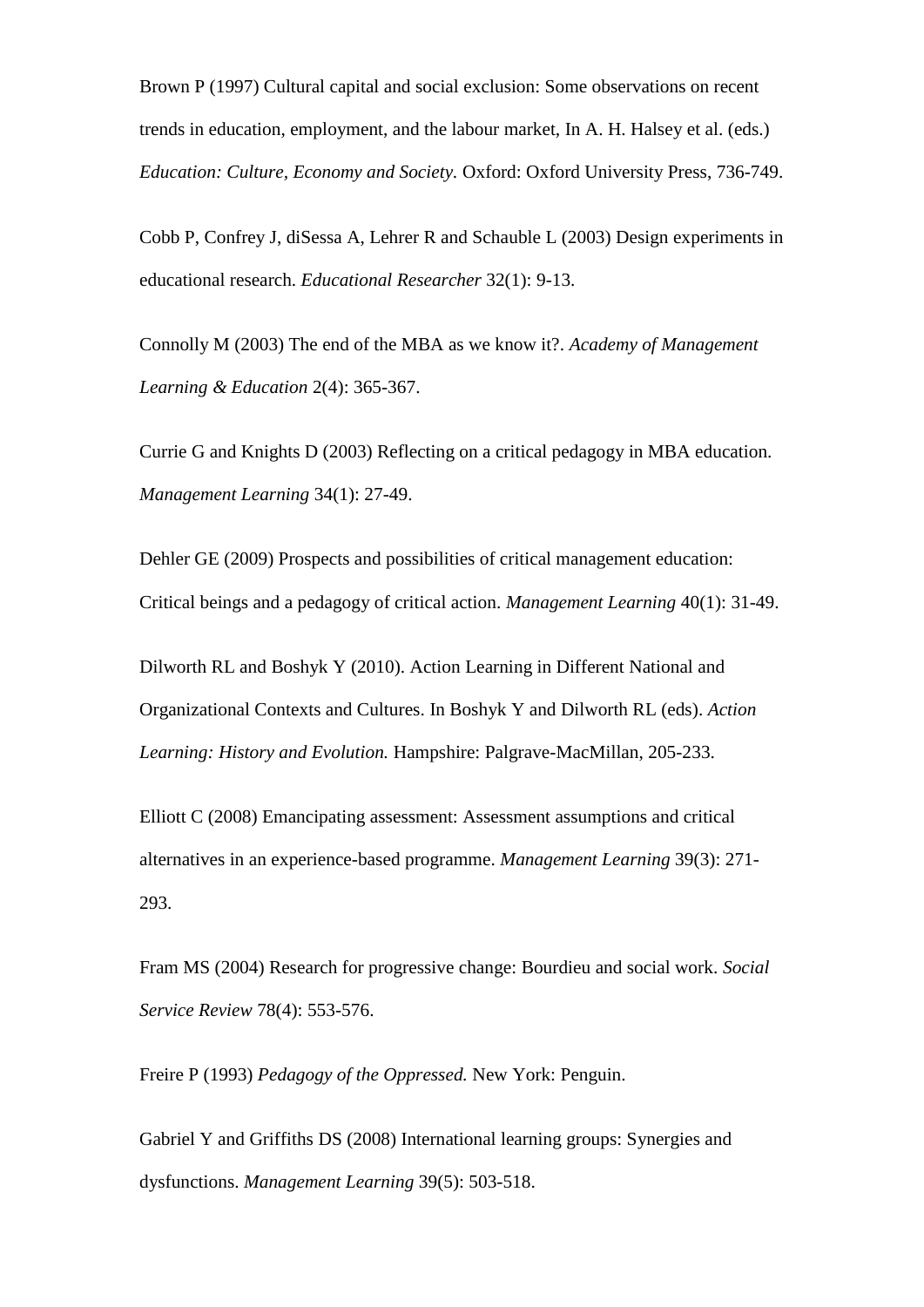Gaventa J (2003) Power after Lukes: A review of the literature. Brighton: Institute of Development Studies (Article available at URL: http://www.powercube.net/otherforms-of-power/foucault-power-is-everywhere/).

Gray DE (2007) Facilitating management learning developing critical reflection through reflective tools. *Management Learning* 38(5): 495-517.

Grenfell M (2008) *Pierre Bourdieu: Key Concepts*. London: Acumen.

Jenkins R (1992) *Pierre Bourdieu.* London: Routledge.

Laberge M (1995) Towards and integration of gender into Bourdieu's concept of cultural capital. *Sociology of Sport Journal* 12(2): 132-146.

Lawless A (2008) Action learning as legitimate peripheral participation. *Action Learning: Research and Practice* 5(2): 117-129.

Leach L, Neutze G and Zepke N (2001) Assessment and Empowerment: Some critical questions. *Assessment and Evaluation in Higher Education* 26(4): 293-305.

LiPuma E (1993) Culture and the Concept of Culture in a Theory of Practice. Calhoun, In C LiPuma, E and Postone M (eds). *Bourdieu: Critical Perspectives.* Chicago: University of Chicago Press, 14-34.

Lovell T (2000) Thinking feminism with and against Bourdieu. *Feminist Theory* 1(1): 11-32.

Maclean M, Harvey C and Chia R (2012) Reflexive practice and the making of elite business careers. *Management Learning* 43(4): 385-404.

Malik A (2012) A Comparative Study of Elite-English-Medium Schools, Public Schools, and Islamic Madaris in Contemporary Pakistan: The use of Pierre Bourdieu's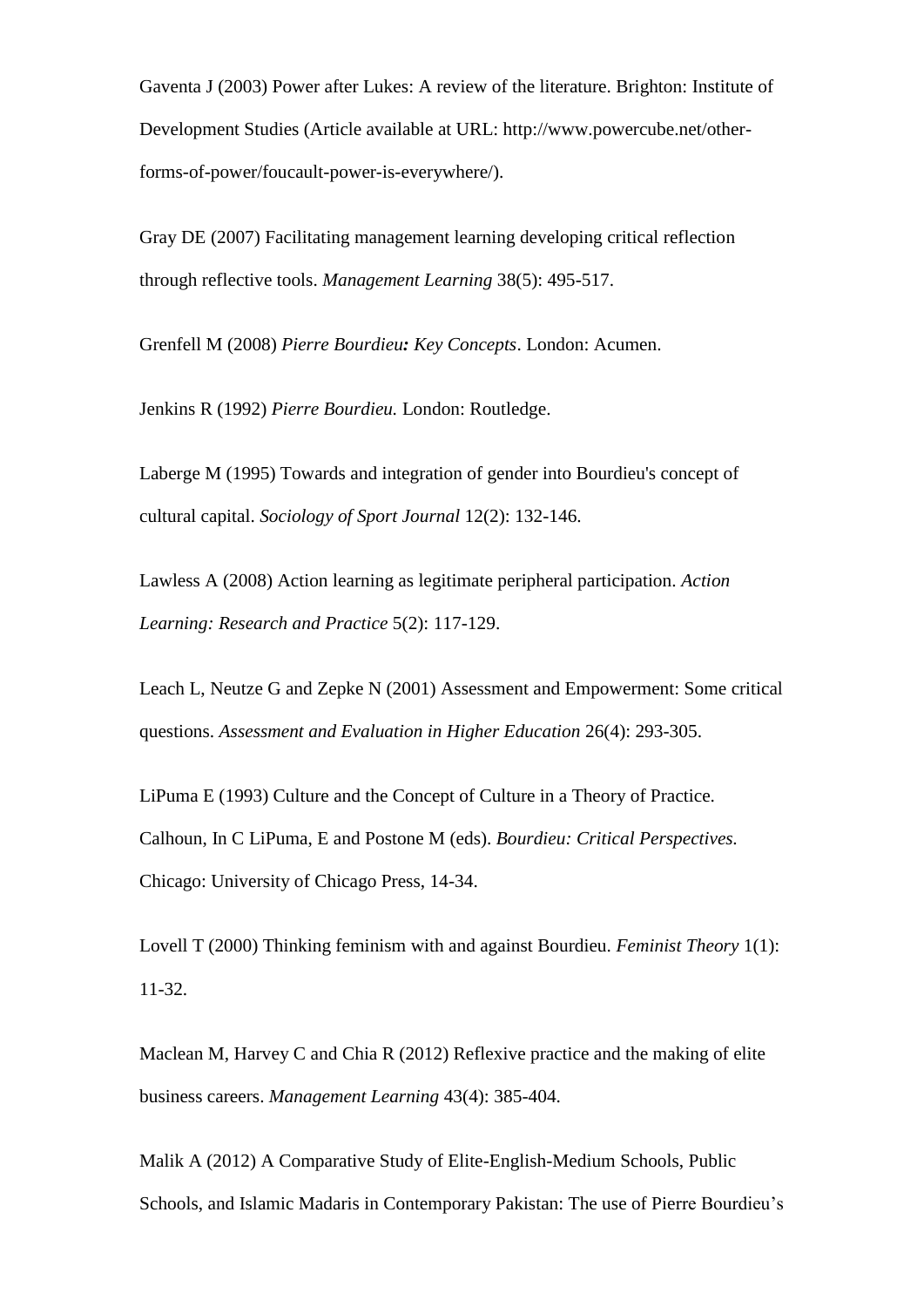Theory to Understand 'Inequalities in Educational and Occupational Opportunities'. PhD Thesis, University of Toronto, Canada.

Marsick V and O'Neill J (1999) The many faces of action learning. *Management Learning* 30(2): 159-176.

McLaughlin H and Thorpe R (1993). Action Learning‐A Paradigm in Emergence: the Problems Facing a Challenge to Traditional Management Education and Development. *British Journal of Management* 4(1): 19-27.

Mintzberg H (2004) *Managers not MBAs*. San Francisco, BerretKoehler.

Moore R (2008) Capital. In M Grenfell (ed) *Pierre Bourdieu: Key concepts.* London: Acumen Publishing, 98-113.

Nash R (1990) Bourdieu on education and social and cultural reproduction. *British Journal of Sociology of Education* 11(4): 431-447.

NCRC (2012) Curriculum for Business Administration for BBA, BBS, MBA and MS. Revised by the National Curriculum Revision Committee. Published by the Higher Education Commission of Pakistan.

NQF (2015) The National Qualifications Framework of Pakistan. Published by the Higher Education Commission of Pakistan.

Obembe D (2013) Knowledge sharing, sustained relationships and the habitus. *Management Learning* 44(4): 355-372.

Pedler M (2016) *Action Learning in Practice*. Aldershot: Gower Publishing.

Pedler M, Burgoyne JG, and Brook C (2005). What has action learning learned to become? *Action Learning: Research and Practice* 2(1): 49-68.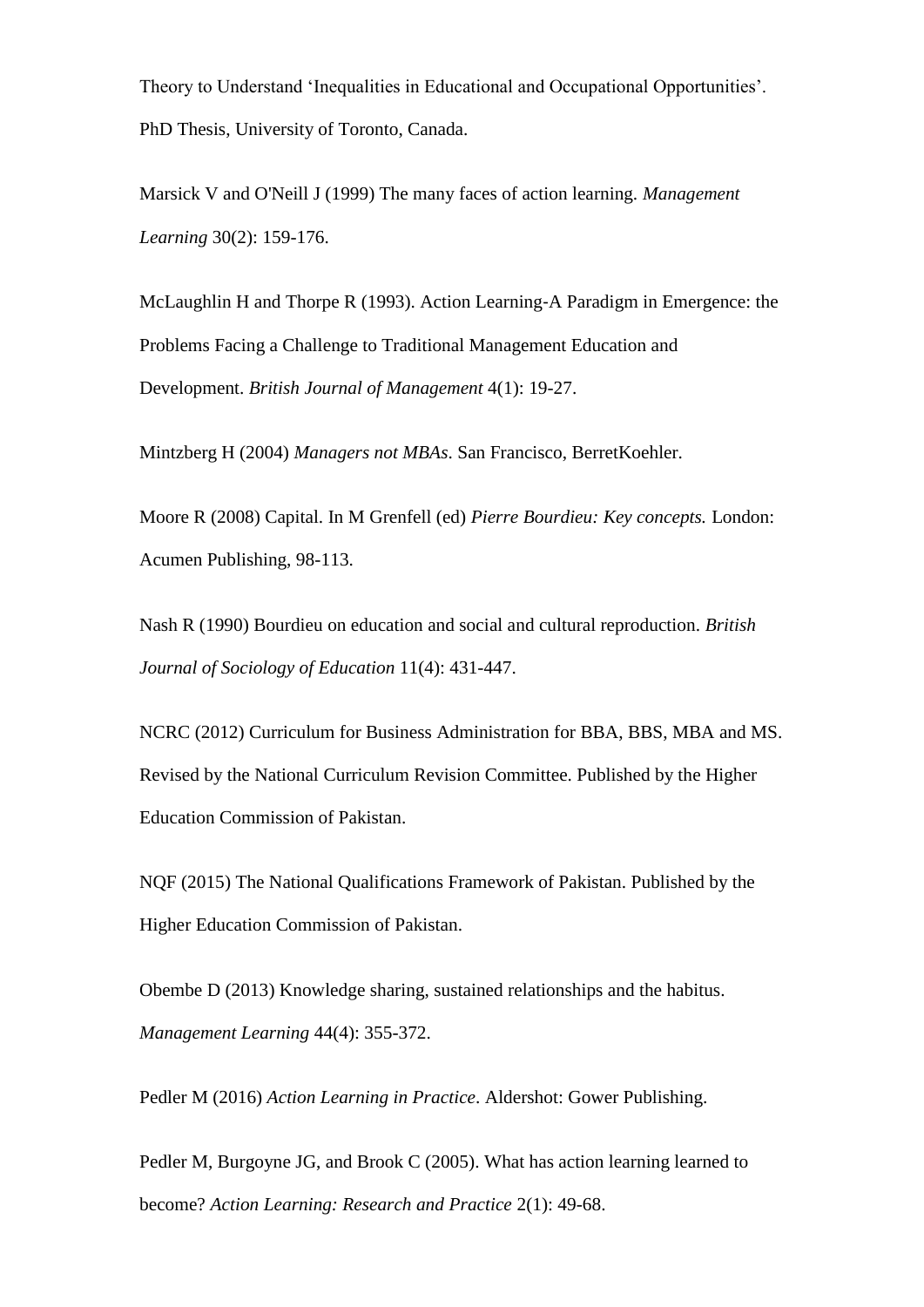Postone M, LiPuma E and Calhoun C (1993) Introduction: Bourdieu and Social Theory, In C. Calhoun, E. LiPuma and M. Postone (eds) *Bourdieu: Critical Perspectives.* Cambridge: Polity Press, 1-13.

Pringle R (1998) *Sex and Medicine: Gender, Power and Authority in the Medical Profession*. Cambridge: Cambridge University Press.

Ram M and Trehan K (2009) Critical by design: enacting critical action learning in a small business context. *Action Learning: Research and Practice* 6(3): 305-318.

Reay D (1998) 'Always knowing'and 'never being sure': familial and institutional habituses and higher education choice. *Journal of Education Policy* 13(4): 519-529.

Revans R (1983) *The ABC of Action Learning*. Bromley: Chartwell-Bratt.

Reynolds M (1999a) Grasping the nettle: Possibilities and pitfalls of a critical management pedagogy. *British Journal of Management* 10(2): 171-184.

Reynolds M (1999b) Critical reflection and management education: Rehabilitating less hierarchical approaches. *Journal of Management Education* 23(5): 537-553.

Reynolds M (2000) Bright Lights and the Pastoral Idyll Ideas of Community Underlying Management Education Methodologies. *Management Learning* 31(1): 67- 81.

Reynolds M and Vince R (2004) Organizing reflection: An introduction. Organizing reflection. In Reynolds M, and Vince R (eds) Organizing reflection. Abingdon: Ashgate Publishing, 1-14.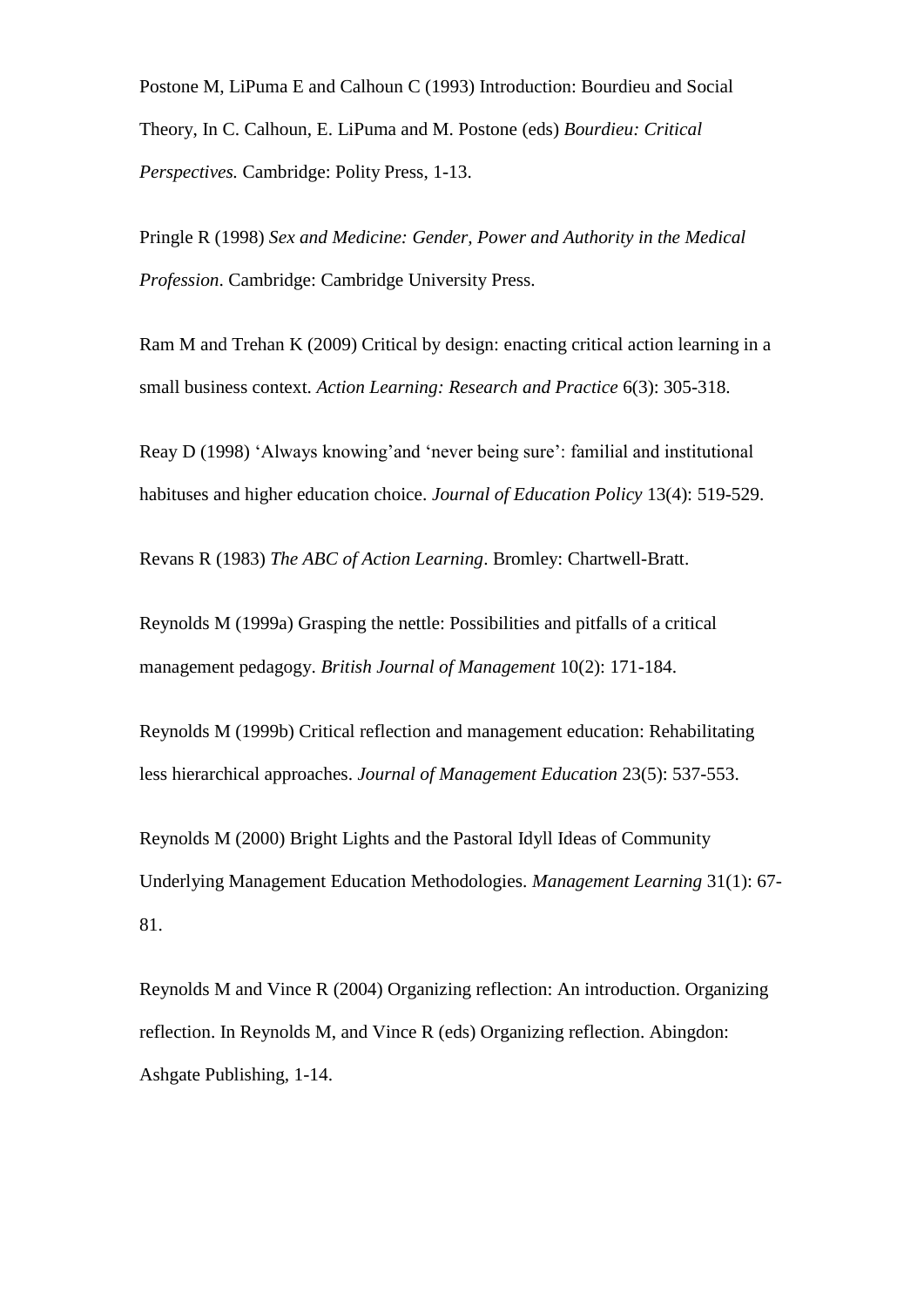Rigg C (2006) Action Learning in the Public Service System: Issues, Tensions and a Future Agenda. In Rigg C and Richards S (eds.) *Action learning, leadership and organizational development in public services.* Routledge, 195-206.

Rigg C and Coghlan D (2012) Conditions for learning. *Action Learning: Research and Practice* 9(2): 165-165.

Rigg C and Trehan K (2004) Reflections on working with critical action learning. *Action Learning: Research and Practice* 1(2): 149-165.

Ritchie J and Lewis J (2003) *Qualitative Research Practice: A Guide for Social Science Students and Researchers.* London: Sage Publications.

Saldaña J (2013) *The coding manual for qualitative researchers* (2nd ed.). Thousand Oaks, CA: SAGE Publications.

Sinclair A (2007) Teaching leadership critically to MBAs experiences from heaven and hell. *Management Learning* 38(4): 458-472.

Skeggs B (1997) *Formations of Class & Gender: Becoming Respectable* (Vol. 51). Sage

Skeggs B (2005) The making of class and gender through visualizing moral subject formation. *Sociology* 39(5): 965-982.

Spencer-Oatey H (1997) Unequal relationships in high and low power distance societies: a comparative study of tutor - student role relations in Britain and China. *Journal of Cross-Cultural Psychology* 28(3): 284-302.

Sullivan A (2002) Bourdieu and education: How useful is Bourdieu's theory for researchers?. *Netherlands Journal of Social Sciences* 38(2): 144-166.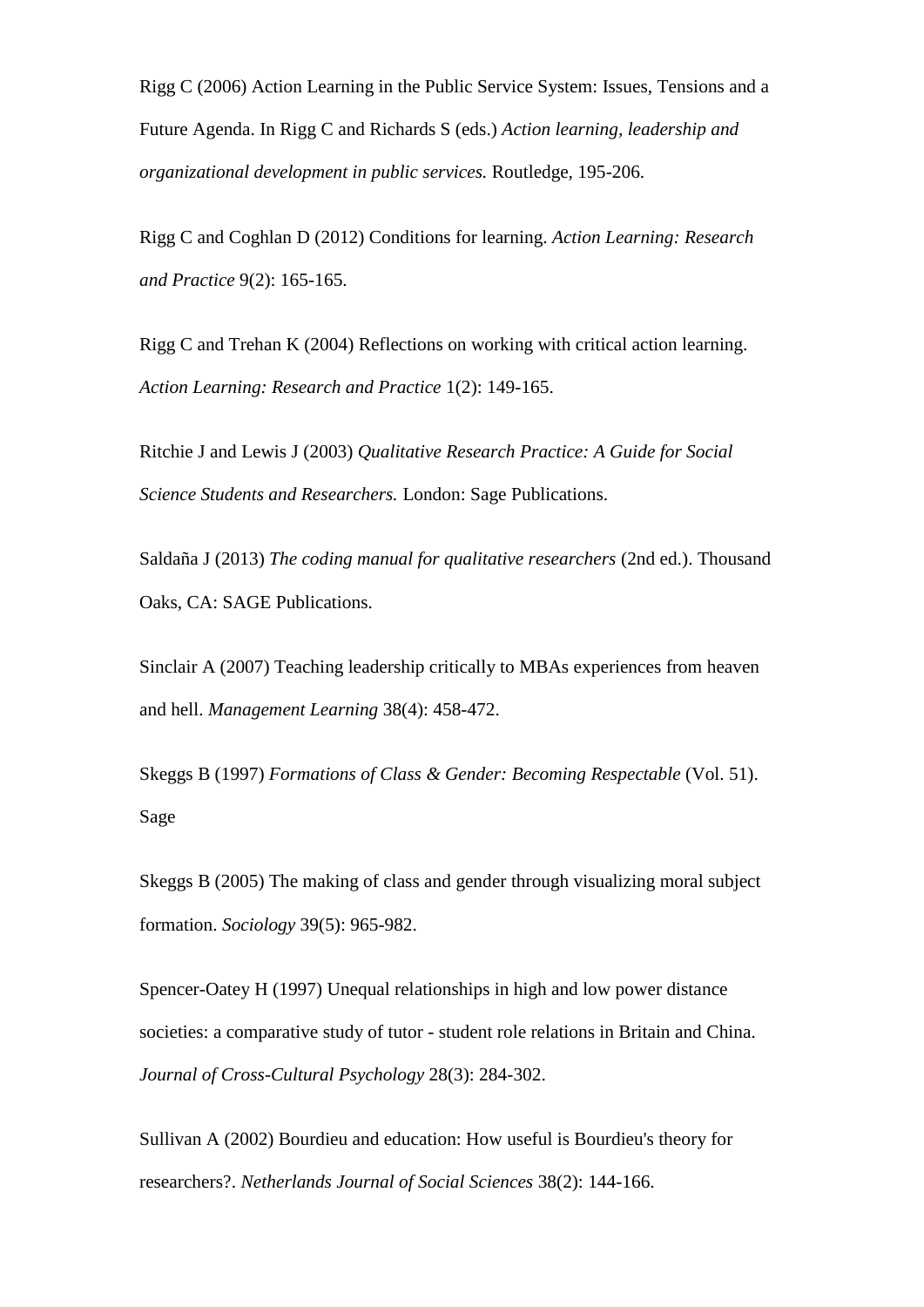Swartz D (2002) The sociology of habit: the perspective of Pierre Bourdieu. *Occup. Ther. J. Res.* 22(S): 61S–69S.

Swidler A (1995) Culture power and social movement. In Johnston H and Klandermans B (eds) *Social Movements and Culture*. Minneapolis: University of Minnesota Press, 25-40.

Tomlinson M, O'Reilly D, and Wallace M (2013) Developing leaders as symbolic violence: Reproducing public service leadership through the (misrecognized) development of leaders' capitals. *Management learning* 44(1): 81-97.

Trehan K (2011) Critical action learning. In Pedler M (ed) *Action Learning in Practice*. Farnham: Gower Publishing, 163-172.

Trehan K and Pedler M (2009) Animating critical action learning: process-based leadership and management development. *Action Learning: Research and Practice* 6(1): 25-49.

Vince, R. (2002). Organizing reflection. *Management Learning* 33(1): 63-78.

Vince R (2004a) *Rethinking Strategic Learning.* London: Routledge.

Vince R (2004b) Action learning and organisational learning: Power, politics, and emotion in organisation. *Action Learning: Research and Practice* 1(1): 63-78.

Vince R (2008) 'Learning-in-action' and 'learning inaction': Advancing the theory and practice of critical action learning. *Action Learning Research and Practice* 5(2): 93-104.

Vince (2012) The contradictions of impact: action learning and power in organizations. *Action Learning: Research and Practice* 9(3): 209-218.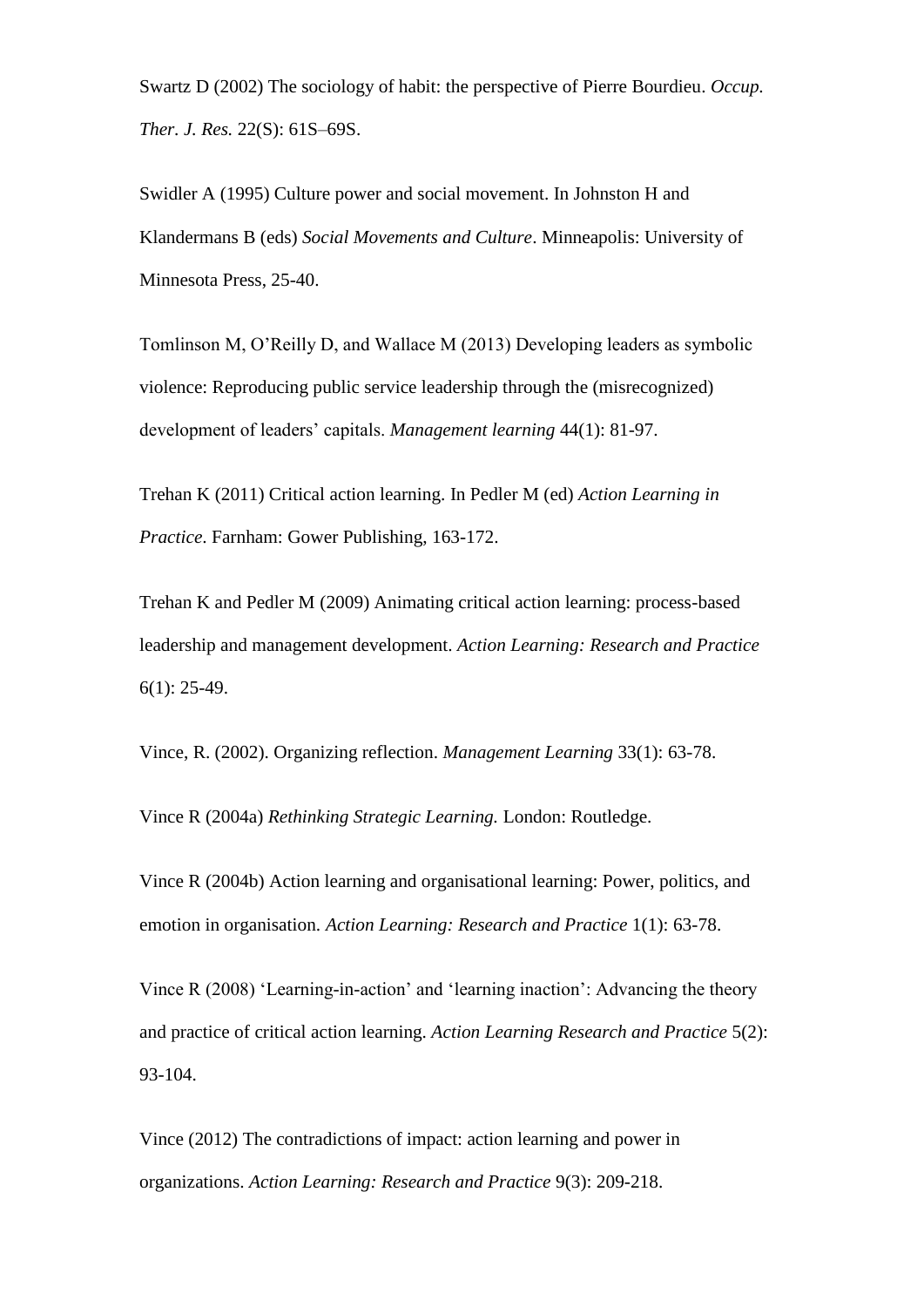Vince R and Martin L (1993) Inside action learning: an exploration of the psychology and politics of the action learning model. *Management Education and Development* 24(3): 205-215.

Vince R and Reynolds M (2008) Organising reflective practice. In Organisational Learning, Knowledge, and Capabilities (OLKC) Conference April 2008, Copenhagen: Conference Proceedings [Retrieved August 11, 2017 at URL: http://www2.warwick.ac.uk/fac/soc/wbs/conf/olkc/archive/olkc3/papers/contribution1 15.pdf]

Vince R and Saleem T (2004) The impact of caution and blame on organizational learning. *Management Learning* 35(2): 133-154.

Wacquant LD (1989) Towards a reflexive sociology: A workshop with Pierre Bourdieu. *Sociological Theory* 7(1): 26-63.

Wacquant LD (2004) *Body and Soul.* Oxford and New York: Oxford University Press.

Willis VJ (2004) Inspecting cases against Revans' gold standard of action learning. *Action Learning: Research and Practice* 1(1): 11-27.

Willmott H (1994) Management education: provocations to a debate. *Management Learning* 25(1), 105-136.

Willmott H (1997) Critical management learning. In Burgoyne J and Reynolds M (eds) *Management learning: Integrating perspectives in theory and practice*. London: Sage, 161-76.